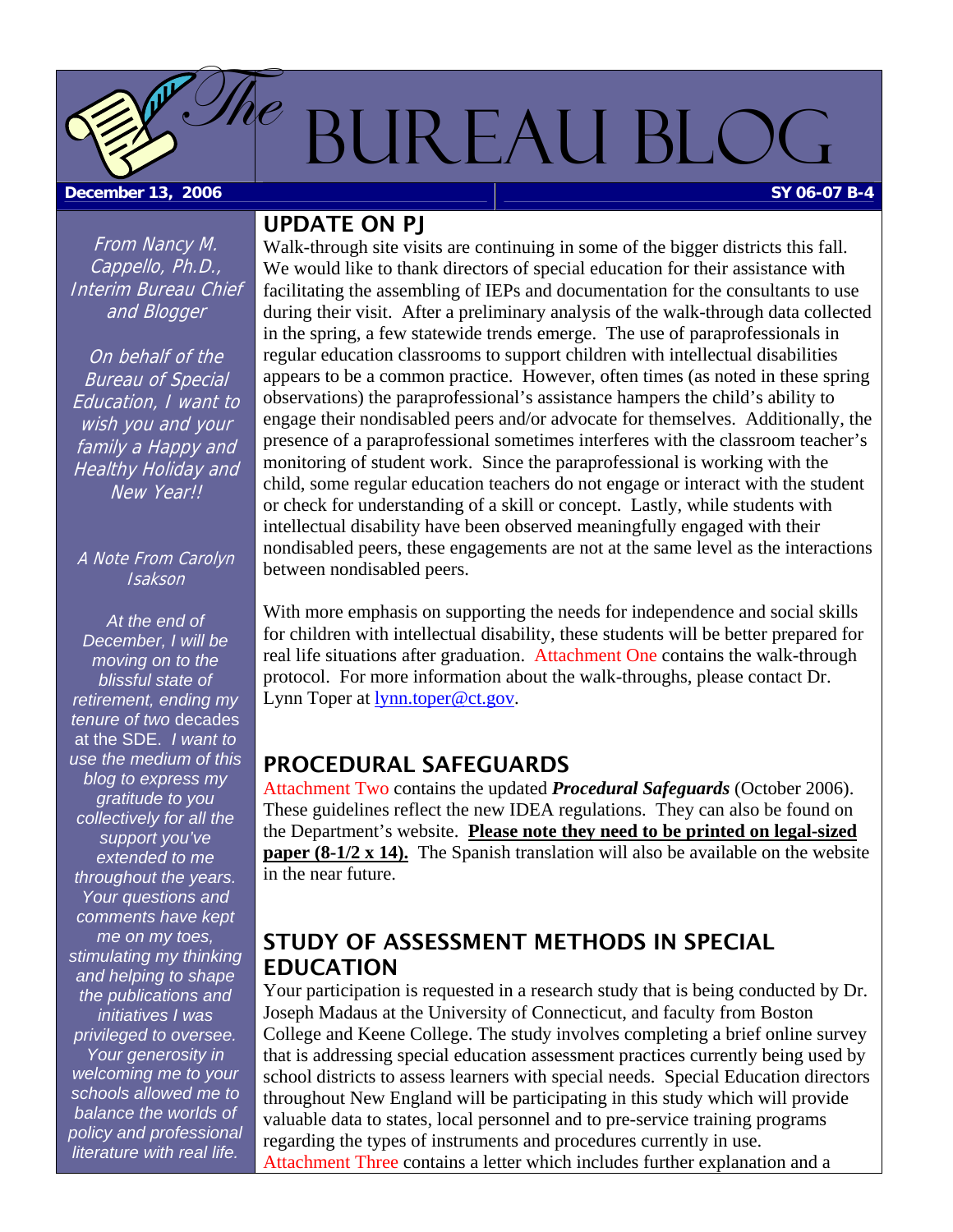<span id="page-1-0"></span>*At this holiday season and in the years ahead, I wish you and your families the best of health, cheer and success.* 



*(Soon-to-be "Former") Education Consultant School Speech and Language and Assistive Technology Services* 



**Connecticut State Department of Education**  Bureau of Special Education 165 Capitol Avenue Hartford, CT 06106 Phone: 860-713-6910 Fax: 860-713-7051

# **Mailing address:**  P.O. Box 2219, RM 369 Hartford, CT 06145-2219 Visit us on the web at: www.state.ct.us/sde



direct link to the survey (or you can access it at <http://www.surveymonkey.com/s.asp?u=61672404646>). It should take approximately 10 minutes to complete. Surveys should be completed by January 19, 2007. The results of the study will be shared at a later date. Thank you in advance for your participation.

# REFLECTIVE TEAM PROCESS

SERC is offering school-based teams the opportunity to reflect on their beliefs, actions and experiences with early intervention. This on-site, job-embedded professional development activity is ideal for early intervention teams or other problem solving/instructional data and support teams. You will need legal-sized paper to print [Attachment Four](#page-20-0) which contains more information.

# RESPONSE TO INTERVENTION OR SCIENTIFICALLY RESEARCH BASED INTERVENTION (SRBI)

Interim Commissioner George A. Coleman has convened an Advisory Panel regarding Connecticut's efforts to establish Scientifically Research-Based Intervention (SRBI) in Connecticut schools to improve learning and behavior outcomes for students. The Advisory Panel was established to ensure that educators across educational disciplines and constituencies, as well as family and community representatives, are offered the opportunity to collaboratively dialogue, share best practices, expand their knowledge, identify issues and provide input to Connecticut State Department of Education and SERC relevant to the challenges of implementing a SRBI model. The Advisory Panel is cochaired by Associate Commissioner Fran Rabinowitz and Interim Associate Commissioner George Dowaliby.

# CMT/CAPT CHECKLIST

With the recent release of the revised Executive Summary*:* G*uidelines for Identifying Children with Intellectual Disability,* a question was raised at the training regarding compatibility of the guidelines with training provided for the CMT/CAPT Skills Checklist. The training and the CMT/CAPT Skills Checklist Handbook indicate that the PPT makes the determination as to which students are administered the checklist and the requirements for such determinations. While the CMT/CAPT Skills Checklist Handbook does have requirements for determination of the population being assessed in this manner, they do not conflict with any guidance in the *Guidelines for Identifying Children with Intellectual Disability.*

The CMT/CAPT Skills Checklist Handbook on page 13 (available on the Department's website under Student Assessment) states, "…while there are no specific IQ requirements for participation in the Checklist, students assessed with the checklist typically score two or more standard deviations below the mean in terms of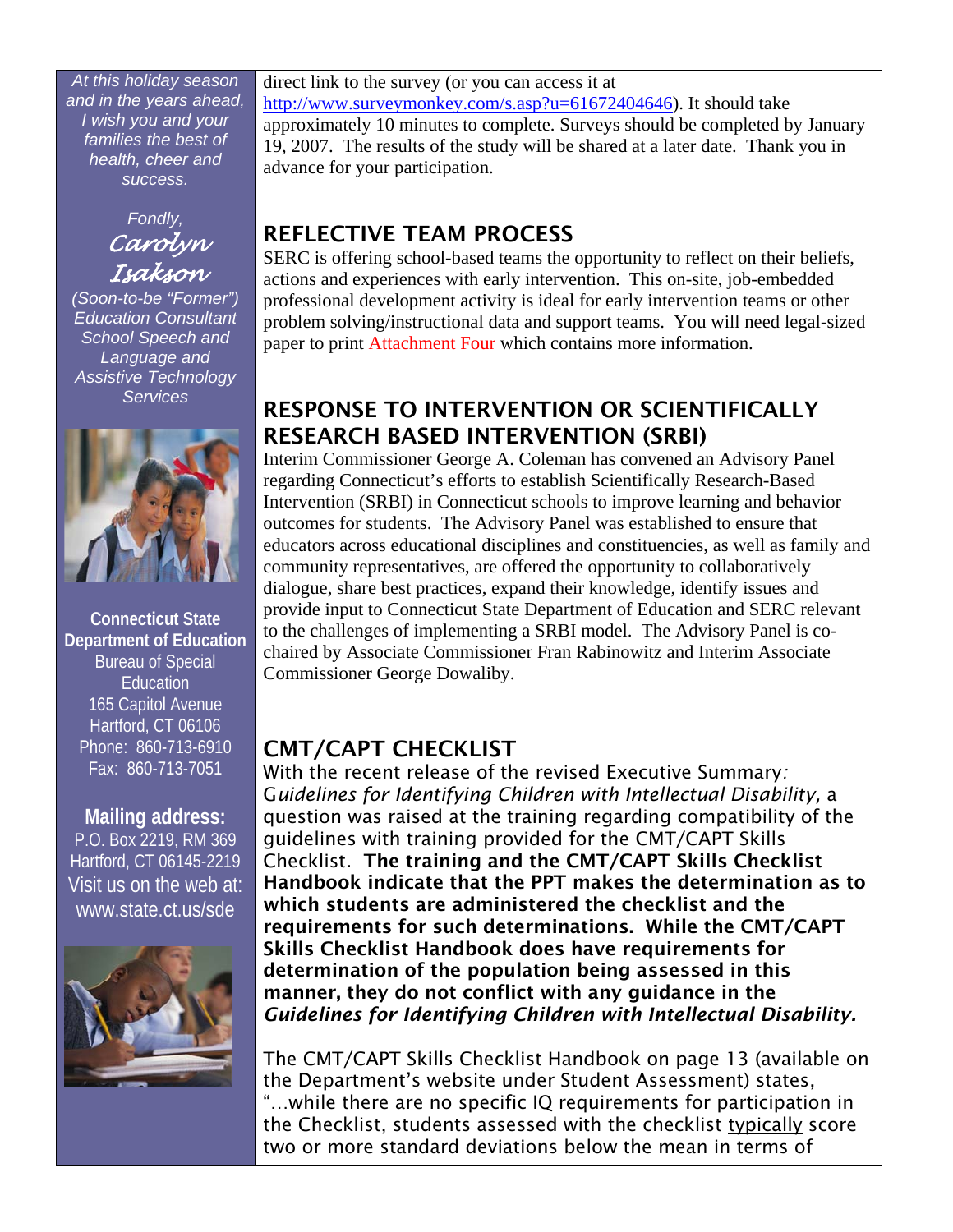## Additional Resources:

Parent Training and Information Center (PTI) CPAC 1-800-445-2722 (860) 739-3089 V/TDD [www.cpacinc.org](http://www.cpacinc.org/)

For professional development and technical assistance offerings, contact State Education Resource Center (SERC) (860) 632-1485 [www.ctserc.org](http://www.ctserc.org/)

overall cognitive ability, and have significant limitations both in intellectual functioning and in adaptive behavior as expressed in conceptual, social and practical adaptive skills." This reference to "…typically score two or more standard deviations…" should not be viewed as a required cutoff for identifying which students are assessed with the checklist.

The new revised G*uidelines for Identifying Children with Intellectual Disability* allow for the use of part scores of 70 or below to meet the criteria of a significant limitation in intellectual functioning in some cases where the composite score may be above 70 and suspected to be an invalid indicator of the student's intellectual functioning. This criterion is for identification of a disability, NOT for determining which students should be assessed using the Checklist.

State Department consultants, who provide training to districts regarding the CMT/CAPT Skills Checklist, while mentioning the previous reference to two standard deviations, also discuss those instances where students may have an IQ of 70+. There are also situations where there is no IQ score on file, in which case the PPT has to make a determination based on other factors such as rate of learning, retention of information, ability to generalize, etc. These comments at the Skills Checklist training and in the CMT/CAPT Skills Checklist Handbook all remain compatible with the new G*uidelines for Identifying Children with Intellectual Disability* which will also be helpful in making that determination.

Please review the CMT/CAPT Skills Checklist Handbook and the Assessment Guidelines, 11<sup>th</sup> Edition 2006, and contact Susan Kennedy at (860) 713-6705 or [susan.kennedy@ct.gov](mailto:susan.kennedy@ct.gov) for further information on this subject.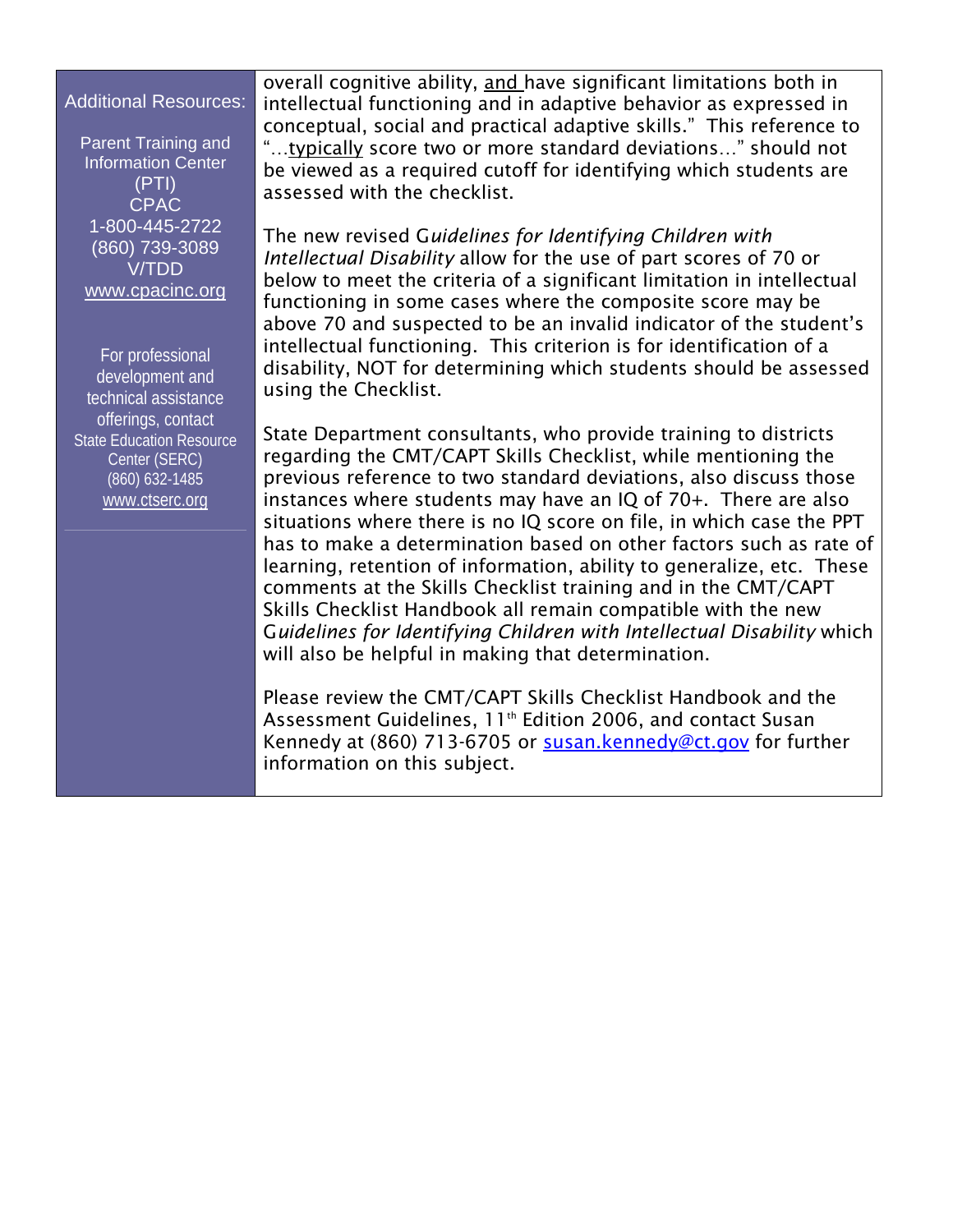<span id="page-3-0"></span>

| <b>Attachment One</b>  | <b>Back to Blog</b>                                    |         |                                                        |
|------------------------|--------------------------------------------------------|---------|--------------------------------------------------------|
| <b>Student COMPID:</b> |                                                        |         | District:                                              |
| Date:                  |                                                        |         | School:                                                |
| Observer               | Phone:                                                 |         | Setting:<br>Grade<br>$\text{Reg}$<br>Resource<br>Segr. |
|                        | <b>Student's Schedule Matches Placement</b><br>Y or No | Reason: | Class:                                                 |

# **State Department of Education Walkthrough Review of IEP implementation, Use of Supplementary Aids and Services and Best Practices**

# **in the Instruction of Students with Disabilities in INSTRUCTIONAL Classes**

# **INDICATORS #1-6: GENERAL EDUCATION CLASSES**

| #              | <b>Indicators</b>                                                                                                                                                                                                                                                                                                                                                                            | <b>Little or No Evidence</b>                                                                                                                                                                    | <b>Sufficient Evidence</b>                                                                                                                                                                                                                                                                                                            | <b>Score</b>      | $Not$                          |
|----------------|----------------------------------------------------------------------------------------------------------------------------------------------------------------------------------------------------------------------------------------------------------------------------------------------------------------------------------------------------------------------------------------------|-------------------------------------------------------------------------------------------------------------------------------------------------------------------------------------------------|---------------------------------------------------------------------------------------------------------------------------------------------------------------------------------------------------------------------------------------------------------------------------------------------------------------------------------------|-------------------|--------------------------------|
|                |                                                                                                                                                                                                                                                                                                                                                                                              | Score pt. $= 0$                                                                                                                                                                                 | Score pt. $= 1$                                                                                                                                                                                                                                                                                                                       | $0 \text{ or } 1$ | <b>Applic-</b><br>able<br>(NA) |
|                | The student is seated within the same seating structure as<br>the other students in the classroom.                                                                                                                                                                                                                                                                                           | Student is in a study<br>carrel, separate seat apart<br>from the reg. group, or<br>back of the room.                                                                                            | Student is seated alongside typical<br>peers in the general seating<br>arrangement (i.e., whole class,<br>groups, peer pairs, etc.).                                                                                                                                                                                                  |                   |                                |
| $\overline{2}$ | The general education teacher is the main provider of the<br>instruction or assessment or as a part of a co-teaching<br>support, in partnership with the special education teacher<br>(a paraprofessional or other adult may be available to<br>assist the student when necessary, but the student is<br>viewed as attentive to the teacher and the teacher is<br>attentive to the student). | Student is being taught by<br>a paraprofessional or<br>special ed teacher and is<br>not part of the regular<br>classroom<br><i>instruction/lesson.</i>                                          | Student is receiving instruction<br>from the regular ed teacher or<br>there is general/special ed teacher<br>coteaching arrangement where<br>shared teaching is evident.                                                                                                                                                              |                   |                                |
| $\overline{3}$ | Student is engaged in the same curricular activity as the<br>other members of the class (the material/instruction may<br>be accommodated or the content/performance<br>accommodated or modified for students needs but these<br>do not change the intent or nature of the activity from the<br>grade level standard)                                                                         | Student is engaged in a<br>separate unrelated activity<br>or different content area<br>Student's activity is<br>weakly connected to the<br>grade level standard,<br>more superficial in nature. | Student is engaged in the same<br>activity as his/her typical peers.<br>Student's activity is tied into the<br>grade level standard but may be<br>modified or accommodated for in<br>accordance with his/her IEP.<br>Student may have a reduced<br>workload, manipulatives,<br>simplified reading, assistive<br>technology (AT), etc. |                   |                                |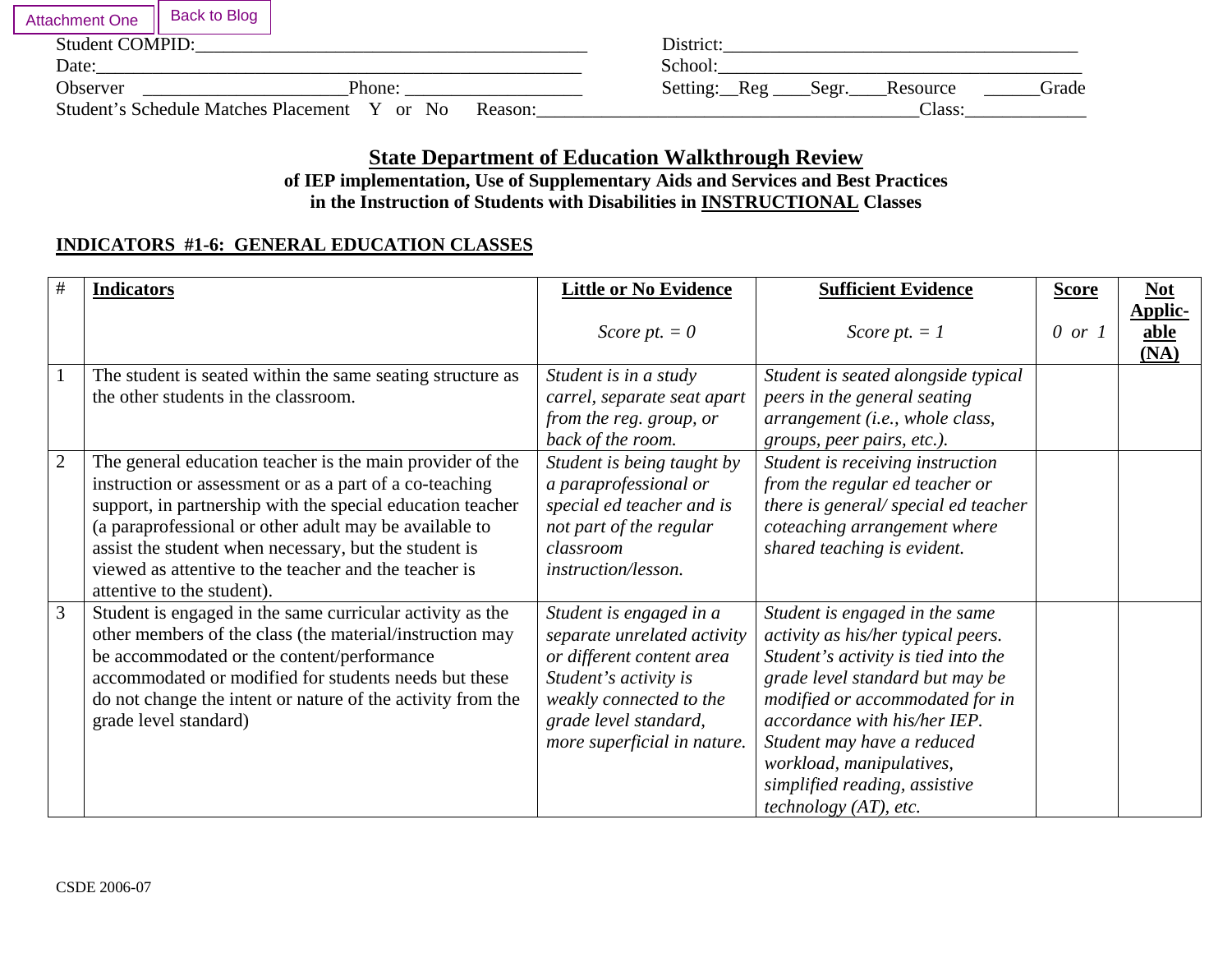Student COMPID:\_\_\_\_\_\_\_\_\_\_\_\_\_\_\_\_\_\_\_\_\_\_\_\_\_\_\_\_\_\_\_\_\_\_\_\_\_\_\_\_\_\_ Observer: \_\_\_\_\_\_\_\_\_\_\_\_\_\_\_\_\_\_\_\_\_\_\_\_\_\_\_\_\_\_\_\_\_

| #              | <b>Indicators</b>                                       | <b>Little or No Evidence</b>   | <b>Sufficient Evidence</b>           | <b>Score</b> | (NA) |
|----------------|---------------------------------------------------------|--------------------------------|--------------------------------------|--------------|------|
|                |                                                         | Score pt. $= 0$                | Score pt. $= 1$                      | $0$ or $1$   |      |
| $\overline{4}$ | The general education teacher or the general education- | Para or special ed teacher     | General ed teacher questions or      |              |      |
|                | special education co-teachers check for the student's   | who is not teaching the        | calls on the student. They may       |              |      |
|                | understanding of the concept (rather than another adult | lesson checks for              | check in with the student or observe |              |      |
|                | in the room assuming total responsibility for checking  | understanding. The special     | their execution of a task. Teacher   |              |      |
|                | the student's understanding).                           | ed teacher is not part of a    | may also check in by observing       |              |      |
|                |                                                         | dynamic coteaching             | and/or listening to the student when |              |      |
|                |                                                         | arrangement.                   | engaged in group work.               |              |      |
| 5              | Peer assistance is occurring as appropriate to the      | Student is assisted by para or | Peer offers to help the student or   |              |      |
|                | culture of the classroom (if students are permitted to  | the teacher rather than a      | student requests assistance from a   |              |      |
|                | assist each other, than this is also occurring for the  | peer, or student receives no   | peer. Teacher may pair up children   |              |      |
|                | student being observed).                                | help at all from $peer(s)$ .   | to work together.                    |              |      |
| 6              | Peer interactions between the student and peers are     | Student does not attempt to    | Student and peer are meaningfully    |              |      |
|                | comparable to other students in the class (student      | interact with peer or makes    | engaged with each other in either a  |              |      |
|                | engages peers and peers engage the student).            | an attempt to engage a peer    | discussion, activity, question $\&$  |              |      |
|                |                                                         | who does not respond to        | answer exchange, or nonverbal        |              |      |
|                |                                                         | him/her. Peer engages the      | exchange similar to the interactions |              |      |
|                |                                                         | student but student does not   | of other peers/groups in the class.  |              |      |
|                |                                                         | respond or responds            |                                      |              |      |
|                |                                                         | inappropriately.               |                                      |              |      |

# **INDICATORS # 7 -10: GENERAL ED, SEGREGATED/RESOURCE SETTINGS**

| Student is actively engaged in the activity and           | Student is off-task, not     | Student answers the teacher's           |
|-----------------------------------------------------------|------------------------------|-----------------------------------------|
| demonstrates some level of understanding of the           | attending to the general ed  | $question(s)$ , executes a given task,  |
| concept or the application of the skill being instructed. | teacher, preoccupied with    | demonstrates mastery orally, in         |
|                                                           | something/someone, or self-  | writing, with manipulatives, or with    |
|                                                           | stimulating behaviors are    | the use of $AT$ .                       |
|                                                           | noted. Student has great     |                                         |
|                                                           | difficulty answering         | In a group setting, student actively    |
|                                                           | questions or executing a     | participates w/ others demonstrating    |
|                                                           | given task. Part of a group, | mastery orally, in writing, with        |
|                                                           | but not participating.       | manipulative, or with the use of $AT$ . |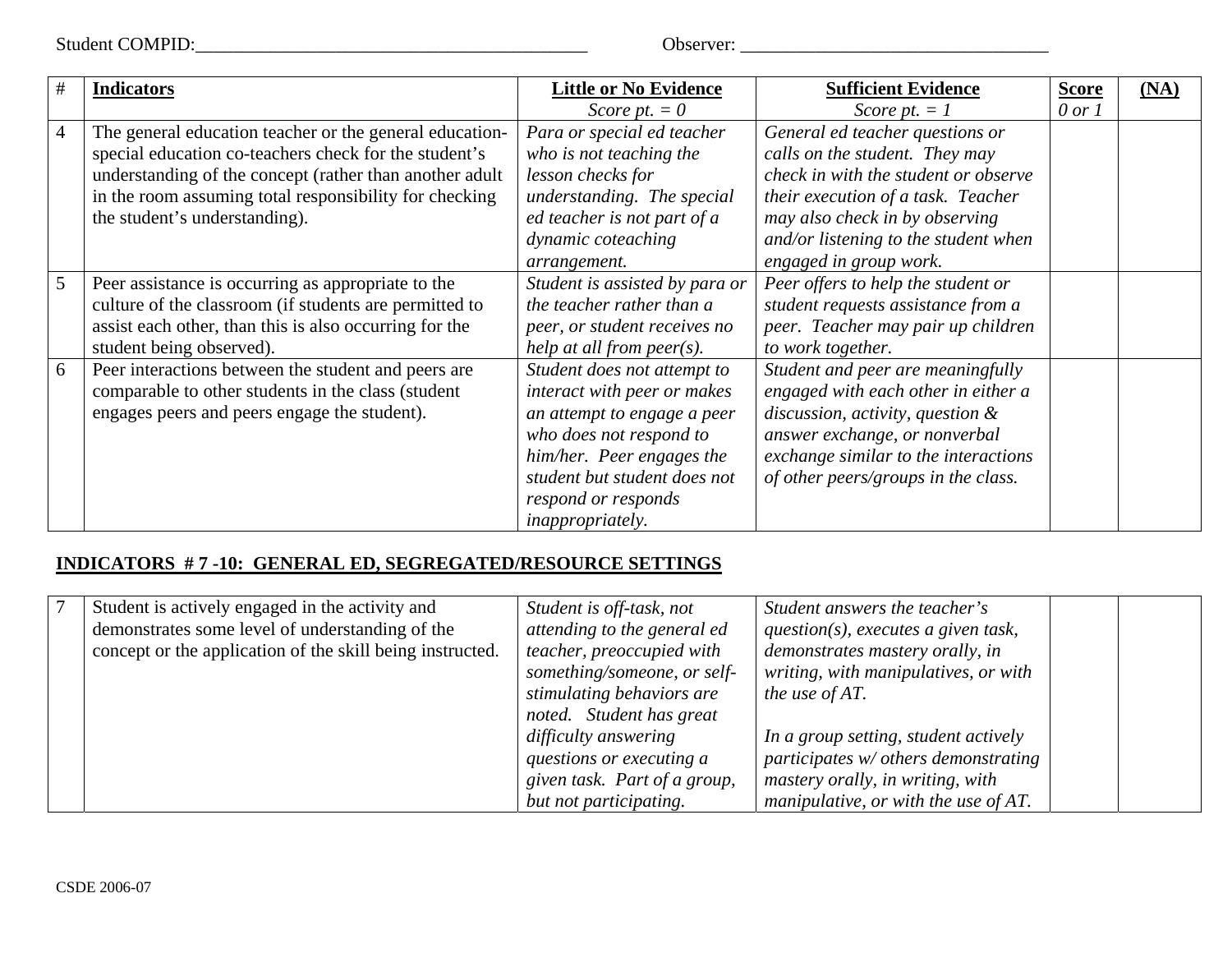Student COMPID:\_\_\_\_\_\_\_\_\_\_\_\_\_\_\_\_\_\_\_\_\_\_\_\_\_\_\_\_\_\_\_\_\_\_\_\_\_\_\_\_\_\_ Observer: \_\_\_\_\_\_\_\_\_\_\_\_\_\_\_\_\_\_\_\_\_\_\_\_\_\_\_\_\_\_\_\_\_

| $\#$ | <b>Indicators</b>                                          | <b>Little or No Evidence</b>     | <b>Sufficient Evidence</b>             | <b>Score</b> | (MA) |
|------|------------------------------------------------------------|----------------------------------|----------------------------------------|--------------|------|
|      |                                                            | Score pt. $= 0$                  | Score pt. $= 1$                        | $0$ or $1$   |      |
| 8    | The student's IEP goals and objectives are integrated as   | Lesson content unrelated.        | Lesson content is directly aligned     |              |      |
|      | part of the lesson design and instructional delivery.      | Little or no evidence of         | with IEP objective(s). Or,             |              |      |
|      |                                                            | scaffolding of instruction.      | preteaching of skills, vocab.,         |              |      |
|      |                                                            |                                  | concepts are noted.                    |              |      |
| 9    | The student's IEP supplementary aids and services,         | Absence of para support, per     | Para assistance per IEP. Student       |              |      |
|      | accommodations, and modifications are applied as           | IEP. Lack of utilization of the  | utilizes AT, materials, books,         |              |      |
|      | appropriate to the curricular activity.                    | instructional strategies,        | equipment, etc. as depicted in IEP     |              |      |
|      |                                                            | materials, books, equip., AT,    | for the specific subject area class.   |              |      |
|      |                                                            | preferred seating, etc. as       | Identified instructional strategies    |              |      |
|      |                                                            | outlined in IEP. Content is      | are evident. Modifications to work,    |              |      |
|      |                                                            | not modified, if applicable.     | tests, time, etc. are noted, as        |              |      |
|      |                                                            | There is little or no            | applicable. There is adherence to a    |              |      |
|      |                                                            | attendance to a behavior         | behavior plan if required for the      |              |      |
|      |                                                            | plan, if required.               | student.                               |              |      |
| 10   | Paraprofessional, if applicable, appropriately assists the | Para is positioned directly      | Para is positioned a comfortable       |              |      |
|      | student without interfering with appropriate peer          | next to the student and          | distance from the child allowing for   |              |      |
|      | assistance or developing an overdependence of the          | interferes $w$ the teacher's     | free interaction with peers and the    |              |      |
|      | student on the assistance of the paraprofessional.         | ability to directly instruct,    | teacher. Para allows the student to    |              |      |
|      |                                                            | reclarify, question, assess or   | ask questions of the teacher or        |              |      |
|      |                                                            | interact w/ the student. Para    | peers. The student is given the        |              |      |
|      |                                                            | answers for, or provides the     | opportunity to learn by doing or to    |              |      |
|      |                                                            | answer to the student. Para      | make a mistake and may require         |              |      |
|      |                                                            | does not allow other students    | para assistance to clarify or correct. |              |      |
|      |                                                            | to assist or, the child to self- |                                        |              |      |
|      |                                                            | advocate for him/herself.        |                                        |              |      |

Total points\_\_\_\_\_ out of total applicable indicators\_\_\_\_\_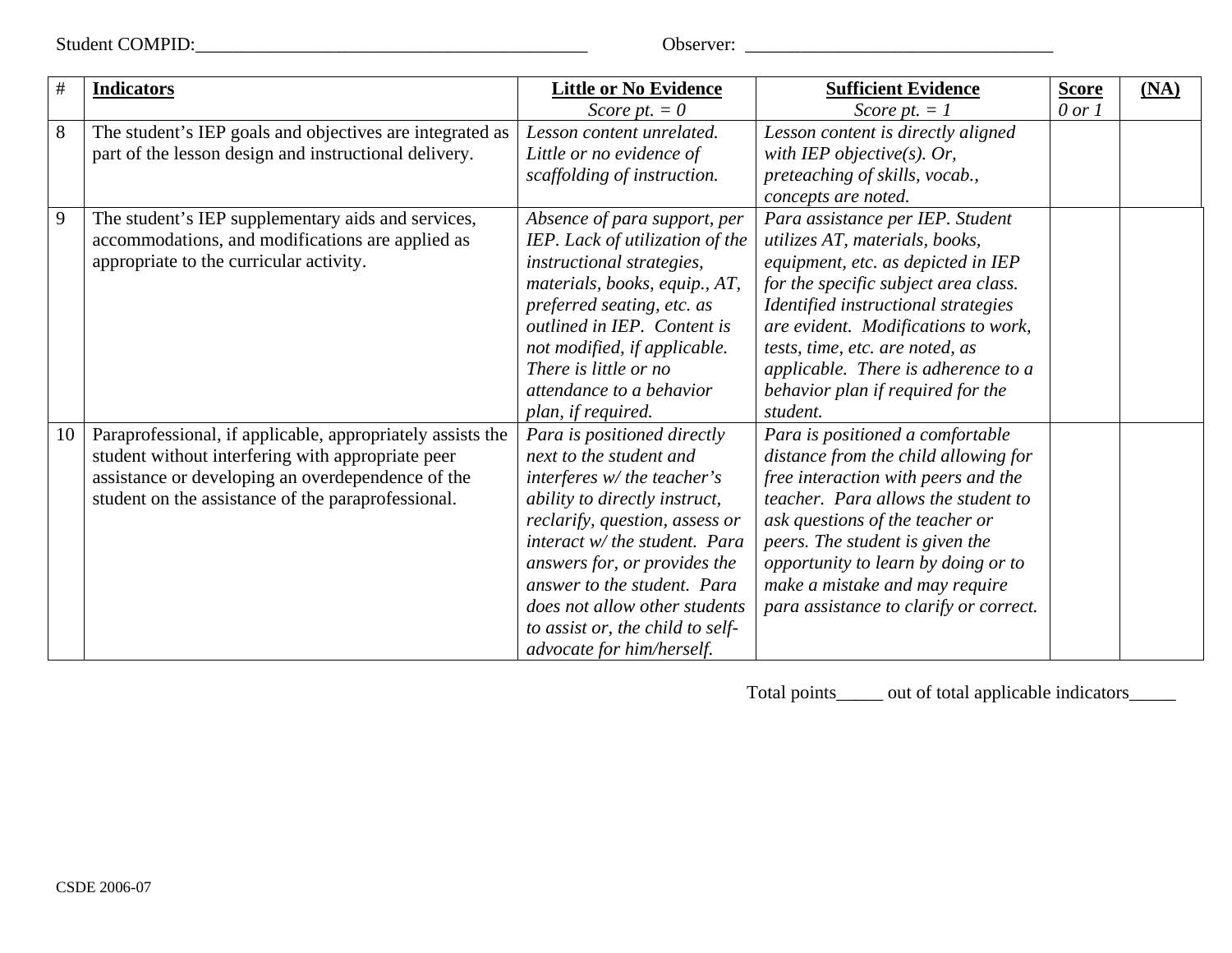<span id="page-6-0"></span>Attachment Two | Back to Blog

# **State of Connecticut Department of Education Division of Teaching and Learning Programs and Services Bureau of Special Education**



## **Steps to Protect a Child's Right to Special Education: Procedural Safeguards**

# **Introduction**

This procedural safeguards notice is written in language to be understood by the general public. For a reading in the actual language of the law/regulations, one should refer to the Connecticut General Statutes Sections 10-76a to 10-76i, inclusive, and corresponding regulations and the Federal Individuals with Disabilities Education Act (IDEA) and its corresponding regulations. [www.state.ct.us/sde/deps/special/SpEd\\_Reg](http://www.state.ct.us/sde/deps/special/SpEd_Regs.pdf) [s.p](http://www.state.ct.us/sde/deps/special/SpEd_Regs.pdf)df

[www.ed.gov/policy/speced/guid/idea/idea2](http://www.ed.gov/policy/speced/guid/idea/idea2) 004.htmk

The parent must be given a copy of these safeguards one time each year and when:

- A child is referred for evaluation (testing) for the first time.
- • A parent requests an evaluation or requests a copy of these safeguards.

• A hearing is requested or a complaint has been filed for the first time in a school year.

• A decision is made to remove a child from school because a school rule was violated and the removal is a change in placement.

The copy of these steps, the procedural safeguards, shall fully tell about:

- A. Evaluation of a child by a person who does not work for the school district. This is called an independent educational evaluation.
- B. Giving the parent a copy in writing of what the school is proposing or refusing to do about a child's program. This is called Prior Written Notice.
- C. Getting written parent consent before the school does an evaluation or provides special education services.
- D. Inspecting, reviewing and getting a copy of a child's education record.
- E. Due process hearings.
- F. Expedited due process hearings.
- G. Advisory opinions.
- H. A child's program during the time it takes complete to a hearing.
- I. Procedures when disciplining a child with a disability.
- J. Steps a parent must follow if a parent places a child in a private school and expects the school to pay.
- K. Mediation.
- L. Bringing a case to Court.
- M. Attorneys' fees.
- N. Complaints.
- O. Electronic mail.

P. The difference between a hearing and a complaint.

When a child turns eighteen years old, the child has all the rights the parent used to have. A child will not get these rights if a Court has said the child is not able to decide in a way that is good for the child. The school shall give any notice required by the law to both the child and the parent even though the child now has the rights the parent used to have. When the rights pass from the parent to the child, the school must notify the child and the parent of the transfer of rights.

# **A. Testing of the Child by a Person Who Does Not Work for the School: Independent Educational Evaluation (IEE)**

1. The parent has the right to have the school pay for an evaluation done by a person who does not work for the school (IEE), if the parent disagrees with the evaluation obtained by the school. The school may ask the parent for the reason why the parent objects to the evaluation done by the school. An explanation by the parent is not required. If the school decides not to pay for the evaluation, the school must ask for a hearing without delay. At the hearing the school must show that its evaluation is appropriate or that the evaluation obtained by the parent did not meet the school's standards. If the hearing officer decides that the school's

evaluation is appropriate, the school does not have to pay for the evaluation requested or arranged for by the parent. However, the parent still has the right to have an IEE done.

- 2. The parent has the right to get an IEE done at their own expense. The parent may give the results of the evaluation to the school. The evaluation must be considered by the school when deciding on a child's program, if the evaluation meets the standards used by the school. The evaluation results may be used at a due process hearing.
- 3. A hearing officer may ask that a child receive an IEE. The school must pay for this evaluation.
- 4. When the school pays for an IEE, the evaluation must meet the standards for evaluation used by the school. This includes the location where the evaluation is done and the skills of the person doing the evaluation. The school may not set additional standards or timelines when the school pays for the IEE. The standards of the school must not interfere with a parent's right to have the IEE.
- 5. If the parent asks, the school shall tell where to get an IEE and what the standards are for such evaluation.
- 6. A parent is allowed to have only one IEE at school expense each time the school conducts an evaluation with which the parent disagrees.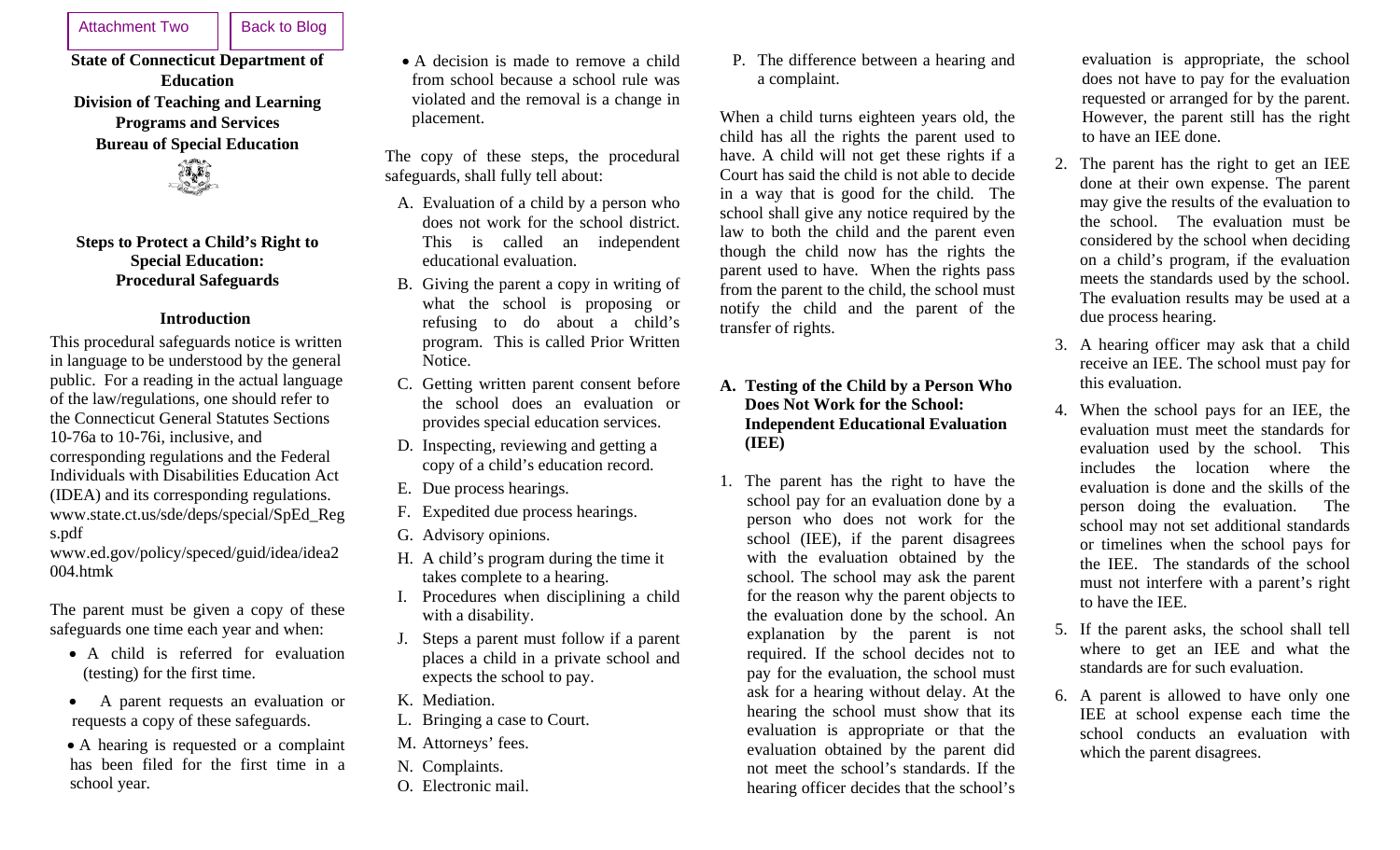# **B. Getting in Writing What the School Has Said About a Child's Program: Prior Written Notice**

- 1. The parent has the right to get written notice no later than five school days after the school proposes or refuses to initiate or change the identification, evaluation, or educational placement of the child or the provision of a free appropriate public education. This is called prior written notice.
- 2. The written notice must tell:
	- (a) exactly what the school proposes or refuses to do;
	- (b) why the school proposes or refuses to take action;
	- (c) the other options the Planning and Placement Team [PPT ] talked about and the reasons why those were not done;
	- (d) about each evaluation procedure, assessment, record or report that the school used as a basis for the proposed or refused action;
	- (e) about other factors that were relevant to the school's proposal or refusal;
	- (f) that the parent has protections under the procedural safeguards and how to get a copy of these protections; and

# (g) who to contact to get help in understanding these protections.

- 3. The notice must be written in a way that would be easy to read and understand, unless it is clearly not possible to do so. If the parent's spoken word or other means of communication is not a written one, the school must make sure:
	- (a) the notice is given orally or by another way to the parent;
	- (b) the parent understands what is in the notice; and
	- (c) there is written evidence that these two steps have been taken.

## **C. Parent Consent**

- 1. Consent means that the:
	- (a) parent has been fully informed about why the school seeks permission;
	- (b) parent understands and agrees in writing to let the school evaluate the child or place the child in a program. If school records are to be sent to someone, the school tells the parent what will be sent and to whom it will be sent; and
	- (c) parent understands that he or she willingly gives permission and permission may be withdrawn at any time. If the parent withdraws permission, the withdrawal does not effect

the actions taken or the services provided to the child during the time the school had the permission of the parent.

- 2. Parent consent must be given before:
	- (a) the school evaluates a child for the first time;
	- (b) a child gets special education for the first time; and
	- (c) a child is placed in a private school by the public school.

Except for these three times, the school can not use the reason that a parent has not given consent to refuse the parent or the child any other services, benefits or activities of the school. Parent consent to evaluate a child for the first time shall not be taken to mean that the parent has given consent to give a child special education and related services.

- 3. When the school seeks parent consent, the school must make reasonable efforts to get consent from the parent and must tell the parent:
	- (a) of the right to not give consent and if the parent does give consent, the parent can take it back;
	- (b) if the parent does not respond to the school in ten school days, the school will take that to mean that the parent does not give consent; and
- (c) if the parent does not give consent and asks for a hearing, the child's school program will not change during the time it takes to go to a hearing unless the parent and the school agree otherwise.
- 4. If parent consent is not given to evaluate the child for the first time, the school may take steps, but is not required to, to make sure that the child gets an appropriate education. This may mean the school asking for mediation or a hearing.
- 5. When the school seeks to evaluate the child for the first time and the child is in the custody of the Commissioner of the Department of Children and Families and is not residing with the child's parent, the school is not required to get the consent from the parent to determine whether the child is disabled and in need of special education services if:
	- (a) after reasonable efforts, the school cannot find out where the parent is located;
	- (b) the rights of the parent have been terminated by the Court; or
	- (c) a judge decided that the right of the parent to make decisions about the child's education are to be made a person appointed by the Court.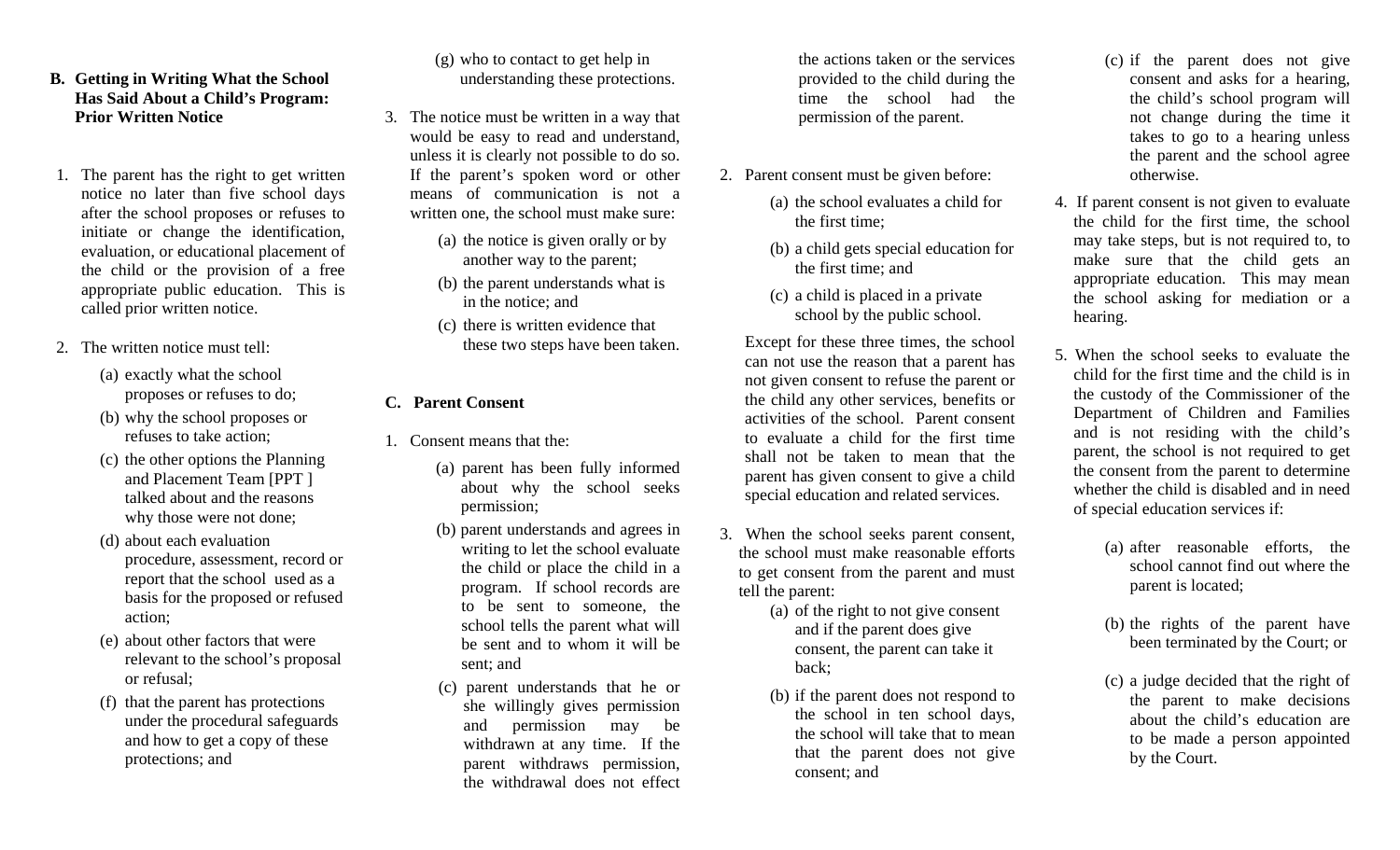- 6. If the parent fails to respond or refuses to give consent for the child to receive special education for the first time, the school may not use mediation or request a hearing. Hence, the school would not violate its responsibility to make available a free appropriate public education (FAPE) to the child and is not required to hold a PPT or develop an individualized education program (IEP) for the child.
- 7. If parent consent is not given to the school when the school seeks to place a child in a private school, the school must ask for a hearing and may ask for mediation provided the private school placement is not the first time the child receives special education services.
- 8. If the hearing officer decides in favor of the school, the school may evaluate or place the child in a private school without parent consent. The parent may go to either State Superior Court or Federal District Court to stop the school from evaluating or placing the child.
- 9. The school must get parent consent before reevaluating a child. However, the school does not need to get consent, if the school can show that it made a good effort to get consent and the parent did not respond to the school.
- 10. Anytime the school seeks parent consent the school must have a

record of its efforts to get parent permission. This record might include:

- (a) telephone calls tried or made and the results of those calls;
- (b) copies of letters sent to the parent and any letters sent back to the school by the parent; and
- (c) visits made to the parent's home or workplace and results of those visits.
- 11. If the parent refuses consent for reevaluation, the school may ask for mediation or a hearing (but is not required) to see that the child gets an appropriate education.
- 12. Parent consent is not needed before:
	- (a) reviewing existing records of the child when the school is evaluating or reevaluating a child; or
	- (b) giving a test or other evaluation that is given to all children unless the school gets parent consent from all parents before giving the test or evaluation.
- 13. If the parent home schools the child or the child is placed in a private school at the expense of the parent and the parent does not provide consent for the child to be evaluated for the first time or for reevaluation or the parent fails to

respond to a request to provide consent, the school may not use mediation or request a hearing and the school is not required to consider the child as eligible to receive services for parentally-placed private school children.

# **D. Inspecting, Reviewing and Getting the School Records of a Child**

- 1. The parent has the right to:
	- (a) inspect and review all records which are kept or used by the school that deal with the:
		- identification of the child;
		- evaluation of the child:
		- educational placement of the child; and
		- child's right to a free appropriate public education (FAPE).

The school may take for granted that the parent has the right to inspect and review records unless the school has been told that the parent does not have this right according to State law.

The school must let the parent inspect and review the records as soon as possible and not later than 10 school days after a parent asks.

The school must let the parent look at the records as soon as possible and within 3 school days if it is to prepare for a:

- meeting about an IEP; or
- mediation or hearing.

The school must, in spite of the timelines noted above, comply with a parent request as soon as possible and before any IEP meeting or hearing;

- (b) expect the school to explain and tell about the meaning of the records;
- (c) get one free copy of the records. The parent must ask in writing for a free copy. The school shall provide a copy within 5 school days. Any test instrument or portion of a test instrument for which a test manufacturer asserts a proprietary or copyright interest in the instrument shall not be copied. The school may charge for more copies. The school may not charge for more copies if having to pay the fee would keep the parent from inspecting and reviewing the records. The school may not charge a fee to look for records:
- (d) have a person acting for the parent inspect and review the records; and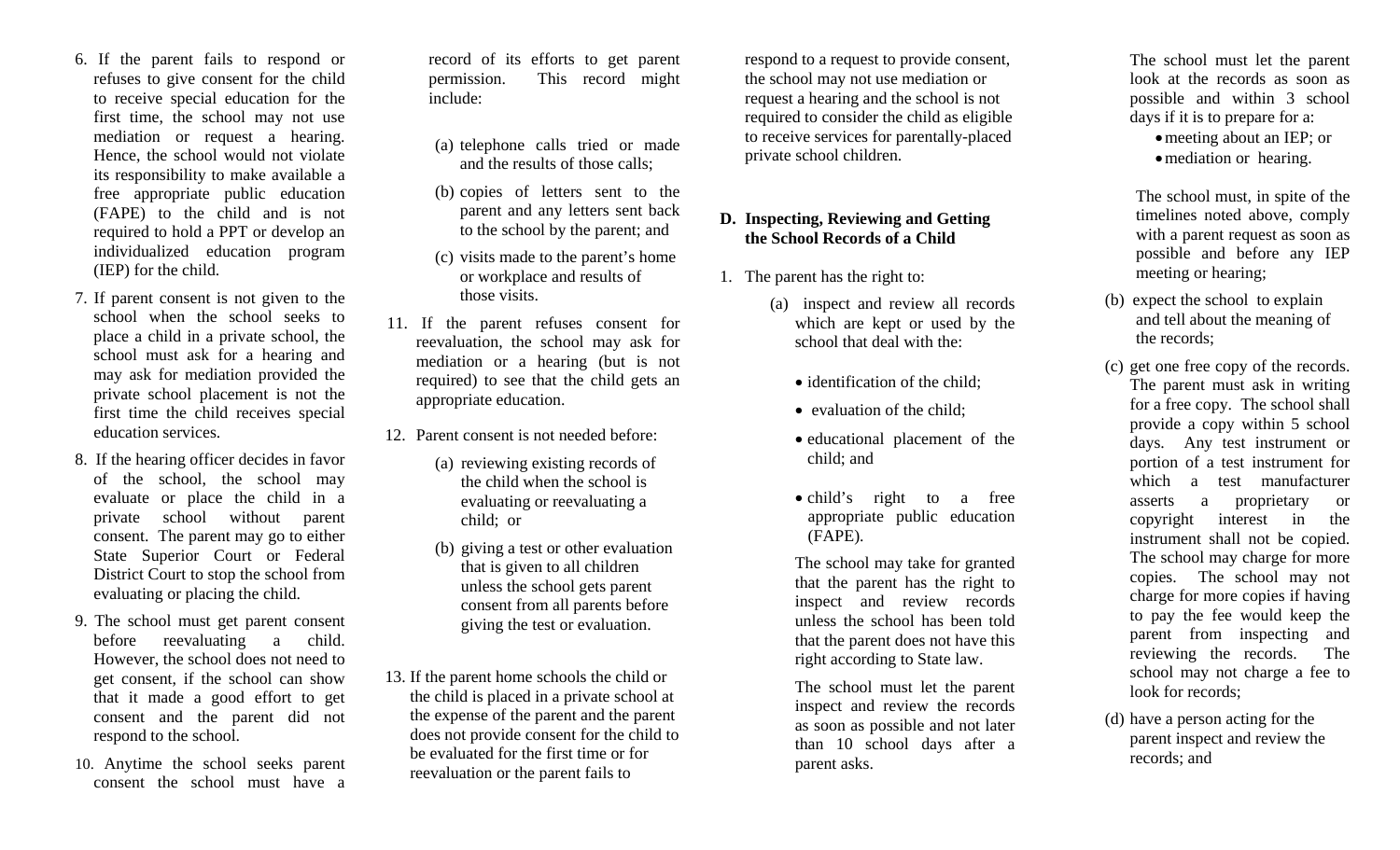(e) when any record has information on more than one child, inspect and review only the information relating to his or her child or to be informed of that specific information.

# **E. Asking for a Hearing: A Way to Solve a Dispute**

- 1. The law limits the time period for making a request for a hearing. The parent or the school has two years to ask for a hearing from the time the party knew or should have known about the alleged action that forms the basis of the request for hearing relating to the:
	- (a) identification of the child;
	- (b) evaluation of the child;
	- (c) educational placement of the child; or
	- (d) provision of a free appropriate public education (FAPE).

If the parent is not given a copy of this document, the "Steps to Protect a Child's Right to Special Education: Procedural Safeguards", the two-year limit shall start at the time the copy is properly given to the parent. The twoyear limit would not apply if the school told the parent that the issues had been resolved when they actually had not

been resolved or if the school withheld information from the parent that was required to be provided to the parent.

When a parent asks for a hearing, the school shall tell the parent about the use of mediation as a means to settle the issues. The school shall also tell the parent of any free or low-cost legal and other relevant services that are available in the area if:

- (a) the parent asks for this; or
- (b) the parent or the school asks for a hearing.
- 2. When asking for a hearing a party, or the attorney for the party, must provide in writing:
	- (a) the child's name and address (if the child is homeless the available contact information for the child) and the name of the child's school;
	- (b) the nature of the problem relating to the proposed or refused initiation or change, including the facts related to the problem; and
	- (c) what will resolve the problem, to the extent known and available to the party at the time.
- 3. The school shall have a form for the parent to fill out to ask for a hearing; however the school or the Connecticut

State Department of Education may not require the use of this form. The form shall tell what needs to be included.

4. The party or their attorney asking for the hearing shall send a letter or the form (which must remain confidential) requesting the hearing to the other party and send a copy to:

> Connecticut State Department of Education

Bureau of Special Education Due Process Unit P.O. Box 2219 Hartford, CT 06145-2219 FAX 860 713-7153

5. A party may not have a hearing until the party gives the information noted in #2 of this section. The party receiving the request for hearing shall have 15 calendar days from the receipt of the request to notify the hearing officer and the other party in writing that the receiving party believes that the request for hearing does not contain the required information. The hearing officer, within 5 calendar days of receiving this notice, must decide if the required information has been given and immediately notify the parties in writing of that decision. If the receiving party does not notify the hearing officer, the request for hearing

would be considered to contain the required information.

6. A party may amend its request for hearing only if the:

> (a) other party consents in writing to the change and is given the chance to resolve the issues through a resolution meeting as noted in #9 of this section; or

(b) hearing officer gives permission which may only be given at any time not later than 5 calendar days before the hearing begins.

 If a party files an amended request for hearing, the timelines for the resolution meeting noted in #9 of this section and for resolving the parent's issues in #12 of this section, begin again with the filing of the amended request for hearing.

7. If the school has not sent prior written notice to the parent (See Section B.) regarding the issues noted in the paren<sup>t</sup>'s request for hearing, the school shall, within 10 calendar days of receiving the parent's request for hearing, send the parent a response that shall tell:

> (a) why the school proposes to or refuses to do what was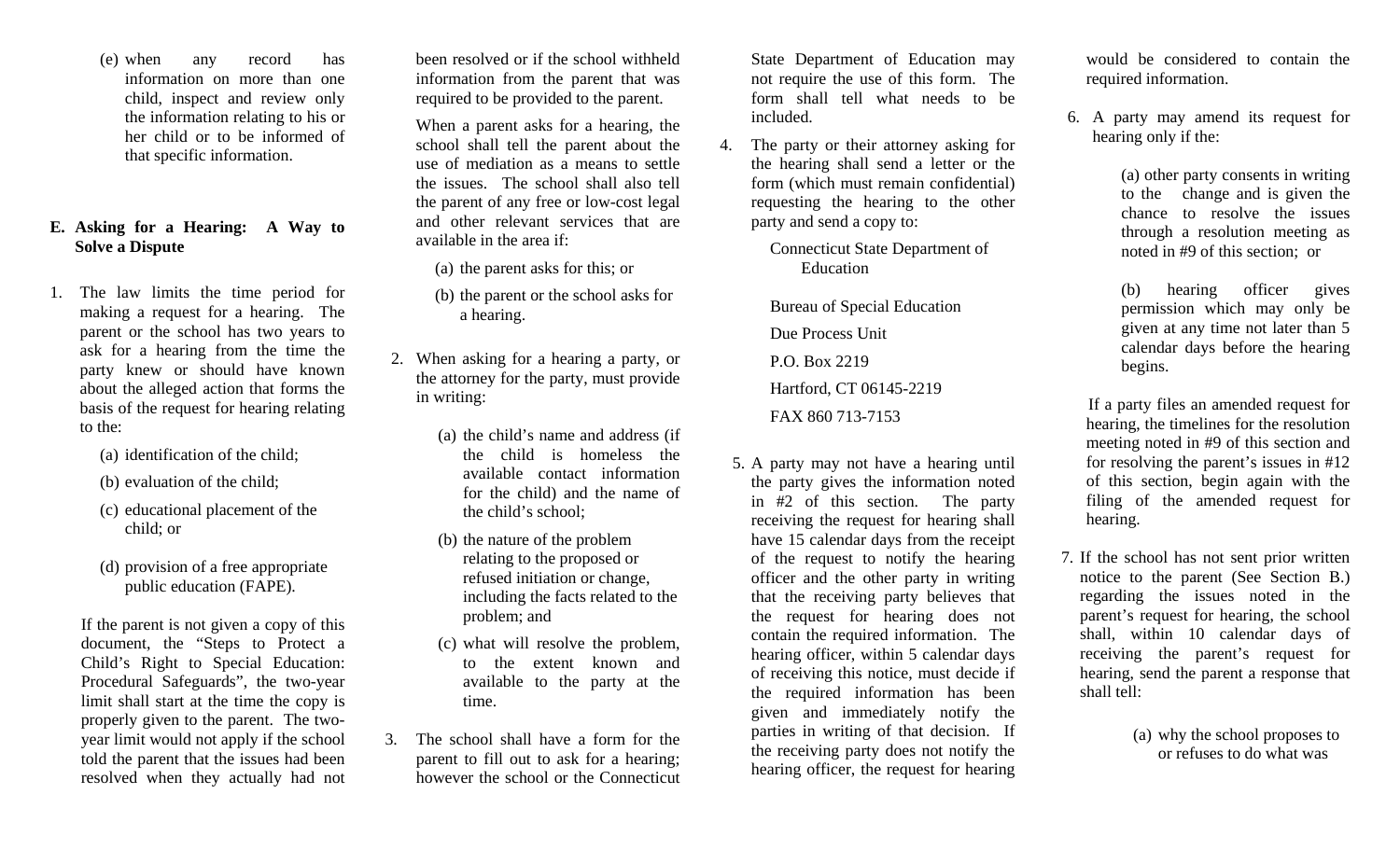noted in the request for hearing;

- (b) the other options the PPT talked about and the reasons why those were rejected;
- (c) about each evaluation procedure, assessment, record or report that the school used as a basis for the proposed or refused action; and
- (d) about other factors that were relevant to the school's proposal or refusal.

The response by the school does not prevent a school from claiming that the content of the parent's request for hearing was insufficient, that is, the request did not contain the information noted above in #2 of this section.

- 8. Except as provided above in #7, the party receiving the request for a due process hearing must, within 10 calendar days of receiving the request, send to the other party a response that specifically addresses the issues in the request for the due process hearing.
- 9. Within 15 calendar days of getting the parent's request for a hearing and before the start of the hearing, the school must have a resolution meeting with the parent and the IEP member(s) who have information about the facts that are noted in the parent's request

for the hearing. The parent and the school determine the relevant members of the IEP team to attend the meeting. The school must have a person at the meeting who has the authority to make a decision for the school. The school may not bring an attorney unless the parent has an attorney.

10. At the resolution meeting, the parent will discuss the request for hearing and give the facts and the reasons why the hearing was requested. The meeting will give the school the chance to resolve the issues. This meeting does not have to be held, if:

> (a) the parent and the school agree in writing not to have the meeting; or

> (b) the parent and the school agree to use mediation. (See Section K.)

11. If at the resolution meeting the parent and the school resolve the issues, an agreement will be put in writing and signed by the parent and the person from the school who has the authority to make the agreement. The parent or the school will have 3 business days from the signing of the agreement to change their minds and cancel the agreement. Otherwise, the agreement is binding on both the parent and the school and either the parent or the school may go to State or Federal Court to have the agreement enforced.

- 12. If the school has not resolved the paren<sup>t</sup>'s issues to the parent's satisfaction within 30 calendar days of receiving the parent's request for the hearing, the 45-calendar-day timeline for hearing may begin except as noted below in #14 of this section.
- 13. Unless the parent and the school agree not to have the resolution meeting or to use mediation, the failure of the parent to participate in the resolution meeting will delay the timelines for the resolution process and the due process hearing until the resolution meeting is held. However, if the school is unable to obtain the participation of the parent in the resolution meeting after reasonable efforts and documents such efforts (as noted in Section C. #11), the school may, at the end of the 30 calendar-day resolution period, ask the hearing officer to dismiss the parent's request for hearing. In addition, if the school fails to hold the resolution meeting within 15 calendar days of receiving the parent's request for hearing or fails to participate in the resolution meeting, the parent may ask the hearing officer to begin the 45 calendar-day due process hearing timeline.
- 14.The 45-calendar-day timeline for the hearing will start the day after one of the following events (which may result in an adjustment to the 30-calendar-day resolution period):
- (a) The parent and the school agree in writing not to hold the resolution meeting;
- (b) After the mediation or resolution meeting starts but before the end of the 30-calendar-day resolution period, the parent and the school agree in writing that no agreement is possible;
- (c) The parent and the school agree in writing to continue the mediation at the end of the 30calendar-day resolution period, but later, the parent or the school withdraws from the mediation process.
- 15. If the school requests the hearing, the 45-calendar-day timeline shall commence:
	- (a) immediately after the hearing officer deems the request to be sufficient (See Section E. #5); or
	- (b) immediately following the paren<sup>t</sup>'s notice to the hearing officer not to challenge the sufficiency of the hearing request; or
	- (c) 15 calendar days after the parent receives the school's request for hearing, if the parent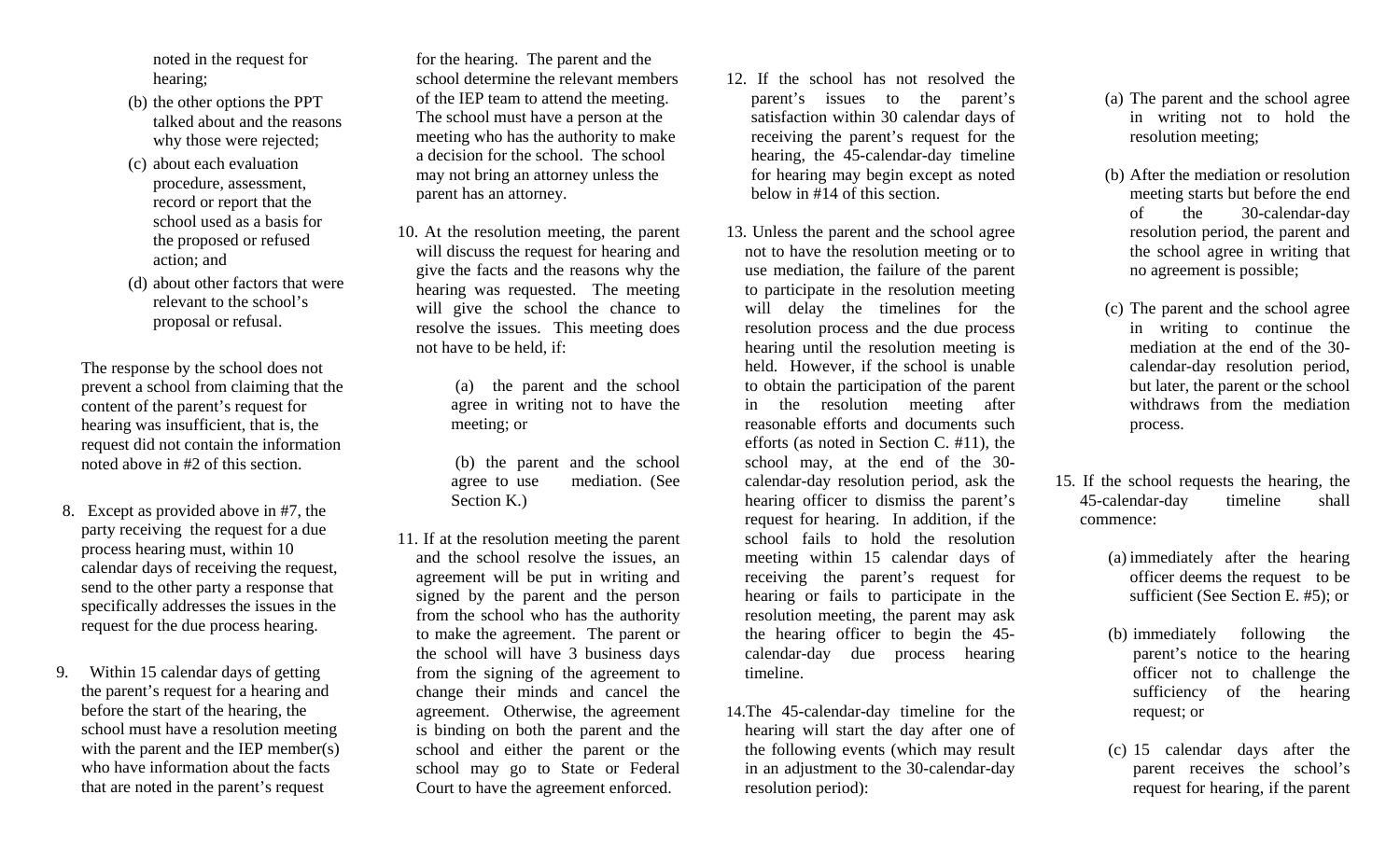does not challenge the sufficiency of the school's request for hearing.

- 16. Before the start of the hearing, the parent and the school shall take part in a telephone call with the hearing officer. This is called a prehearing conference. During the call the parent and the school shall try to work out the dispute, if possible, and narrow the issues.
- 17. The hearing shall be held by a hearing officer who:

(a) is not an employee of

- the Connecticut State Department of Education or
- the school district where the child goes to school or the school district responsible for the child's education;
- (b) does not have a personal or professional interest which would get in the way of his or her being fair in the hearing;
- (c) has knowledge and is able to understand the Federal and State special education laws and regulations and the way these laws are understood by Federal and State Courts;
- (d) has knowledge and is able to conduct a hearing in accordance

with appropriate, standard legal practice; and

(e) has knowledge and is able to make and write decisions in accordance with appropriate, standard legal practice.

A person who would be a hearing officer is not an employee solely because he or she is paid by the Connecticut State Department of Education to act as a hearing officer.

- 18. The Connecticut State Department of Education, Due Process Unit, and the school district shall keep a list of the persons who serve as hearing officers. This list shall state the qualifications of each of these persons.
- 19. The parent has the right to have the child at the hearing and to open the hearing to the public. The parent has the right to be provided with the record of the hearing and the findings of fact and decisions noted in #20(e) and (f) of this section at no cost.
- 20. The parent and the school have the right to:
	- (a) bring and be helped by an attorney and persons with special training about children who are disabled;
	- (b) present evidence, question and cross-examine any witness;
	- (c) require witnesses to attend the hearing;
- (d) not allow any evidence to be given at the hearing that had not been given to that party no less than five business days before the hearing. Evaluations that have been completed by that date and recommendations from the evaluations that one intends to use at the hearing shall be given at least five business days before the hearing;
- (e) a written, or, at the choice of the parent, electronic word-for-word record of the hearing; and
- (f) written, or at the choice of the parent, electronic findings of fact and decisions.
- 21. The hearing officer may prevent the parent or the school from giving any evidence at the hearing without the permission of the other party if the parent or the school fails to meet the timeline in #20(d) of this section.
- 22. The party that asked for the hearing shall not be allowed to raise issues at the hearing that were not raised in the request for the hearing unless the other party agrees. A parent may file a separate request for a due process hearing on an issue separate from the hearing request already filed.
- 23. A decision made by the hearing officer shall be made on:

(a) substantive grounds, that is, on legal rights and principles based on whether the child received a free appropriate public education (FAPE); or

(b) on matters alleging procedural violations, if such violations kept the child from receiving a free appropriate public education (FAPE), kept the parent from being meaningfully involved in the decisions about the child's right to a free appropriate public education (FAPE) or deprived the child of educational benefit. The hearing officer may order a school to follow the procedures, even if the hearing officer found that the child was not kept from receiving a free appropriate public education (FAPE).

- 24. Within 45 calendar days of the start of the hearing timeline, a final decision in the hearing shall be reached and a copy of the decision shall be mailed to each of the parties. The hearing officer may allow extra time beyond the 45 calendar-day timeline when requested by the parent or the school. The hearing shall be held at a time and place that would make it easy for the parent and child to attend.
- 25. The decision of the hearing is final, unless the parent or the school asks for a review from either State Superior Court or Federal District Court.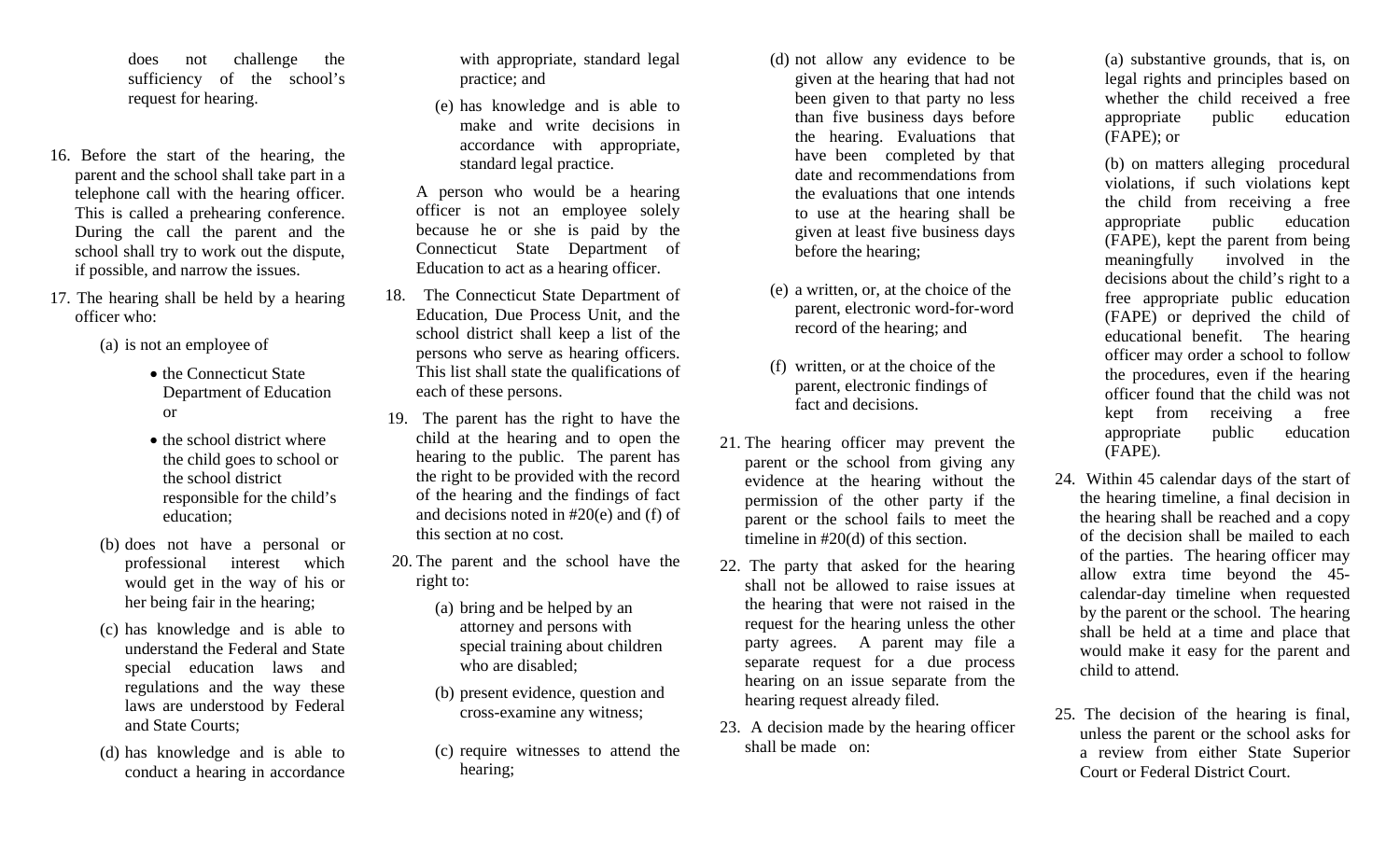26. The Connecticut State Department of Education shall, after taking out any data that would make the identity of the child easily known, send the written findings of fact and decisions to the State Advisory Council for Special Education and also make them available to the general public.

# **F. Expedited Due Process Hearings**

- 1. The procedures and the way in which an expedited due process hearing is held are as noted in Section E. (excluding #15) except as provided in this section.
- 2. An expedited hearing will be arranged when a hearing is requested on the following:
	- (a) the school thinks that keeping the child in the current school program is, to a large extent, likely to result in injury to the child or to others and the school wants to put the child in an interim alternative educational setting (IAES) for not more than 45 school days;
	- (b) the school wants to change the child's school program at the end of a child's placement in the IAES because the school believes it is a danger for the child or others for the child to return to the school program that the child was in before being

placed in the IAES. This hearing procedure may be repeated;

- (c) the parent challenges an alleged change of placement (See Section I. #3 ) and believes the child has been kept out of school for more than 10 school days in a row without the school following the proper steps;
- (d) the parent challenges an alleged change in placement (See Section I. #3) and believes the child has been kept out of school for more than 10 school days in a school year without the school following the proper steps;
- (e) the parent does not agree with the school placing the child in an IAES for weapons, drugs or dangerousness (See Section I. #10); or
- (f) the parent does not agree with the manifestation determination (MD) (See Section I. #7).
- 3. Upon a request for a hearing for any of the matters noted in this section, the hearing shall occur within 20 school days of the date the hearing request is filed and shall result in a decision within 10 school days after the hearing. The hearing officer may order a change in placement of the child as follows:
- (a) return the child to the placement from which the child was removed; or
- (b) place the child in an IAES for not more than 45 school days if it is determined that keeping the child in the current placement will more than likely result in injury to the child or to others.
- 4. Each party to a hearing:
	- (a) has the right to keep any evidence from being presented at the hearing that has not been given to the other party at least 2 business days before the hearing; and
	- (b) shall give to all other parties all evaluations completed to date and the recommendations from the evaluations that the party wants to use at the hearing at least 2 business days before the hearing.
- 5. A resolution meeting (See Section E. #9) must occur within 7 calendar days of receiving the request for hearing unless the parent and the school agree in writing not to have the resolution meeting or they agree to mediation. The due process hearing may proceed unless the matter has been resolved to the satisfaction of the parent and the school within 15 calendar days of the receipt of the request for hearing.

# **G. Asking for an Advisory Opinion: A Quick Way to Settle a Dispute**

1. After a hearing has been asked for and before the hearing begins, the parent and the school may agree to go to an advisory opinion by sending a letter or a form that the school has to:

> Connecticut State Department of Education Bureau of Special Education Due Process Unit P.O. Box 2219 Hartford, CT 06145-2219 FAX 860 713-7153

- 2. By going to an advisory opinion, the parent and the school have a chance to state their position in a brief manner to a hearing officer in one day. The hearing officer shall tell the parent and the school how he/she thinks the issues would be decided if the parent and the school went on to a full hearing. The hearing officer who presides over the advisory opinion shall not be the same hearing officer that would hold the full hearing.
- 3. The parent and the school do not have to accept the view of the hearing officer that gives the advisory opinion. The parent and the school may go on to a full hearing if the issues are not settled by obtaining an advisory opinion.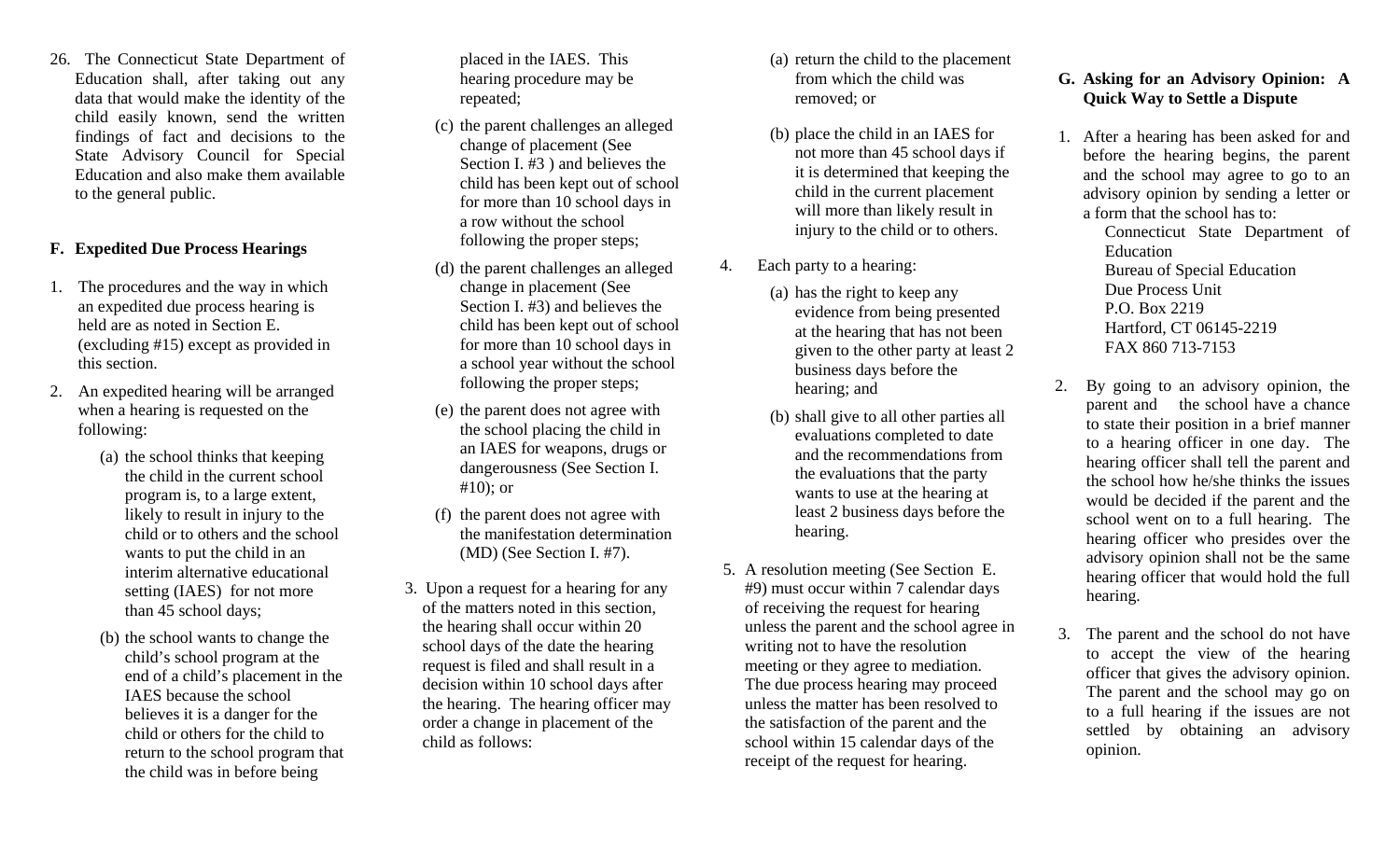# **H**. **Child's School Program During a Hearing or a Court Review**

- 1. Except as provided in #2 of this section, when a hearing has been asked for, the child must stay in the school program with the same services that the child was getting before the parent and the school had a disagreement. The child must stay in this program until the matter is settled unless the parent and the school agree to change the school program. If the child is to enter public school for the first time, the child, with the consent of the parent, must be able to go to school until the completion of all proceedings. If a hearing officer agrees with the parent that a change to the child's school program is appropriate, the order of the hearing officer must be carried out, even if a Court review (See Section L.) has been asked for.
- 5. If the child turns three years of age and is coming from a Birth-to-Three program, the school is not required to provide the Birth-to-Three services that the child had been receiving. If the child is found to be eligible for special education services and the parent consents to the child receiving services for the first time, the school must provide the services that are not in dispute between the parent and the school.
- 3. If the school or the parent asks for a hearing after a child is placed in an

interim alternative educational setting (IAES) for not more than 45 school days by:

- (a) the school for reasons as noted in Section I. #10 or
- (b) a hearing officer as noted in Section F. #2(a) and #3

then the child must stay in the IAES until the hearing officer decides differently or until the end of the specified time (which shall not be more than 45 school days), whichever comes first, unless the parent and school agree to change the school program.

If the school wants to change the child's program after the specified time in the IAES is up and asks for a hearing, the child would return to the school program that the child was in before being placed in the IAES while the hearing is held.

# **I. Procedures When Disciplining a Child**

- 1. The school may consider any special concerns for a child when deciding to change the school program of a child who violated a code of school conduct.
- 2. The school may remove a child from school who violates a school rule from the current program to an IAES, another setting, or suspension, for not more than 10 school days in a row and for additional removals of not more than 10

school days in a row in the same school year for separate incidents of misconduct provided the removals do not result in a change in placement. (See #3 of this section)

A school is only required to provide services to a child who has been removed from his or her current placement for 10 school days or less in the same school year, if the school provides services to a child without a disability who has been similarly removed. However, a child who is removed from school for up to 10 school days in a row must be provided with the opportunity to complete missed classwork including examinations.

- 3. A change in placement occurs if:
	- (a) the removal is for more than 10 school days in a row; or
	- (b) the removals make up a pattern because:
		- they total more than 10 school days in a school year; and
		- the child's behavior is very much like the child's behavior in previous incidents that resulted in other removals, and
		- of other factors such as the length of each removal, the total amount of time the child has been removed and

the closeness in time of the removals to one another.

 The school shall determine on a caseby-case basis whether a pattern of removals is a change in placement.

- 4. If the school seeks to change a child's placement for more than 10 school days and the behavior that led to this intended change was not a manifestation of the child's disability (See #7 of this section), the child may be disciplined in the same way and for the same amount of time that would be applied to a child who is not disabled. The child's PPT shall determine the educational setting.
- 5. After a child has been removed from the school program for 10 school days in the same school year and the current removal is not for more than 10 school days in a row and is not a change in placement (See #3 of this section), the school staff along with at least one of the child's teachers shall determine the extent to which services are needed to enable the child to continue in the general education coursework, even though in another setting, and to progress toward meeting the goals of the IEP and receive, as appropriate, a functional behavioral assessment (FBA) and behavior intervention services and modifications, that are designed to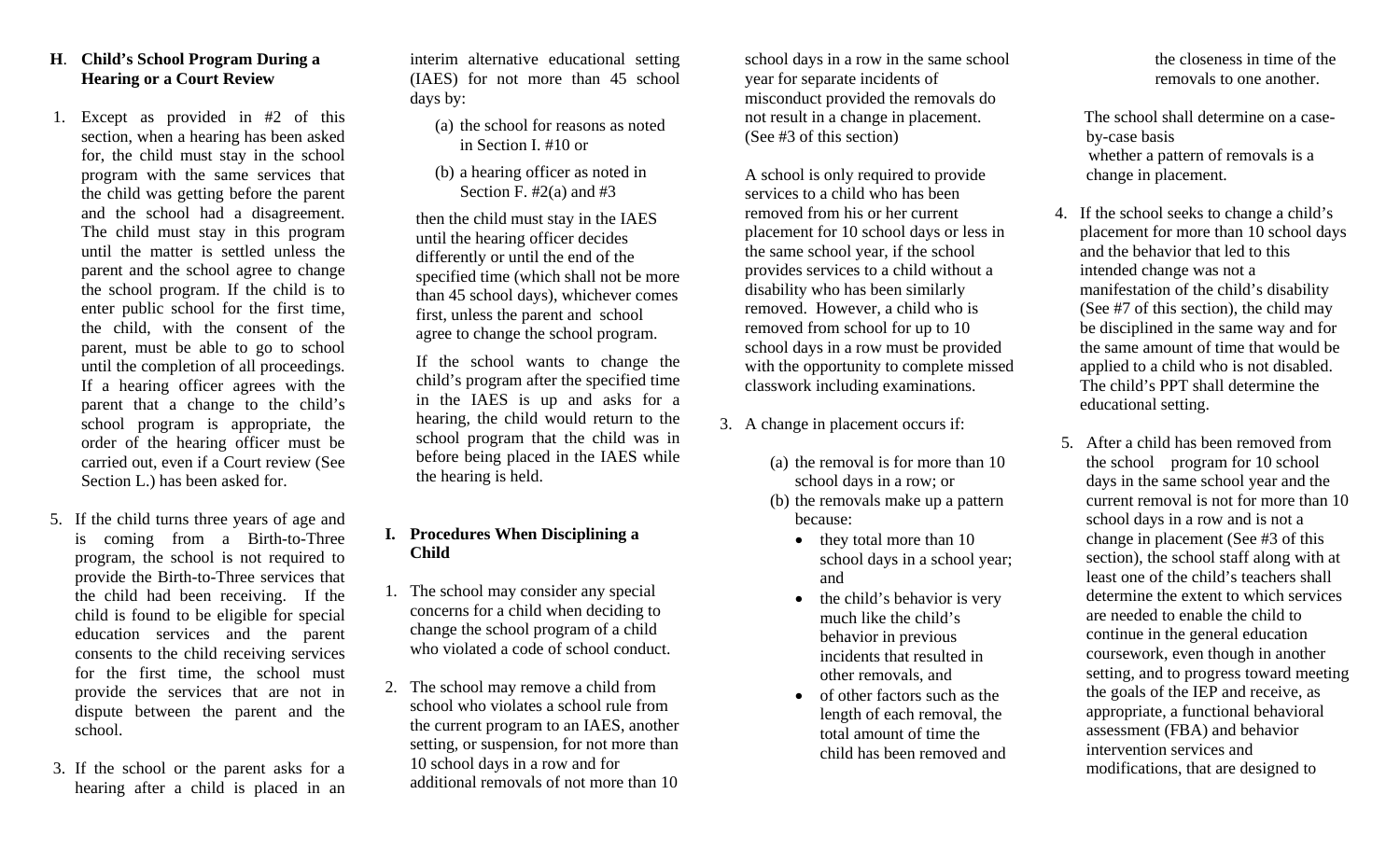address the behavior violation so that it does not happen again.

- 6. If the removal is a change of placement (See#3 of this section), the child's IEP team determines the services that are needed to enable the child to continue in the general education coursework and to progress toward meeting the goals of the IEP.
- 7. Within 10 school days of any decision to change a child's placement for more than 10 school days because the child violated a school rule, the school with the parent and relevant members of the IEP team (to be determined by the parent and the school) shall review all relevant information in the child's school file, including the IEP, teacher observations and any relevant information provided by the parent to determine if the behavior in question:

(a) was caused by, or had a direct or substantial relationship to the child's disability; or

(b) was the direct result of the school's failure to implement the IEP.

If the team determines that either of the above, (a) or (b), applies to the child, the behavior in question shall be determined to be a manifestation of the child's disability. This decision is known as the manifestation determination (MD).

If the team determines that the behavior in question was a direct result of the school's failure to implement the IEP, the school must take immediate steps to remedy the deficiencies.

- 8. If the team noted in #7 of this section decides the behavior in question was a manifestation of the child's disability, the IEP team shall:
	- (a) if the school had not already conducted a functional behavioral assessment (FBA) before the behavior in question occurred, conduct an FBA and put into effect a behavior intervention plan (BIP) (a plan to improve the child's behavior so that the behavior that resulted in the change of the child's program does not happen again);
	- (b) if a BIP is already in place, review the BIP and modify it, as necessary, to address the behavior in question; and
	- (c) except as noted in #10 in this section, return the child to the program that the child was in before being removed unless the school and the parent agree to a change in the child's placement as part of the revised BIP.
- 9. On the date the decision is made for a removal that would be a change in placement (See #3 of this section), the school must notify the parent of that decision and provide the parent with a copy of the "Steps to Protect a Child's Right to Special Education: Procedural Safeguards".
- 10. A school may place a child in an IAES for not more than 45 school days without regard to the manifestation determination (MD) as noted in #7 of this section, in cases where a child:
	- (a) carried a weapon to school or has a weapon at school, on school grounds or to or at a school activity;
	- (b) knowingly had, or used illegal drugs, or sold or tried to buy a controlled substance at school, on school grounds or at a school activity; or
	- (c) has caused serious bodily injury upon another person at school, on school grounds or at a school activity.

When the school orders a child to an IAES for not more than 45 school days, the school must hold a PPT meeting to determine the IAES.

# **J. Steps a Parent Must Follow When Placing a Child in a Private School at Public Expense**

1. A parent, who on their own, places a child, who at one time received special education through the public school, in a private school and seeks a return of the money for the costs of the private school from the public school may receive the costs from the public school:

(a) by order of a Court; or

(b) by the order of a hearing officer

# if it is decided that:

- (a) the school had not made a program that could meet the child's education needs available to the child in a timely manner before the parent enrolled the child in the private school; and
- (b) the private school program for the child meets the child's education needs.

 The private school program provided to the child may be found to be an appropriate program for the child by a hearing officer or a Court even if the private school does not meet the state standards that apply to the education provided by the school district.

2. The return of the costs for the private school may be denied or reduced: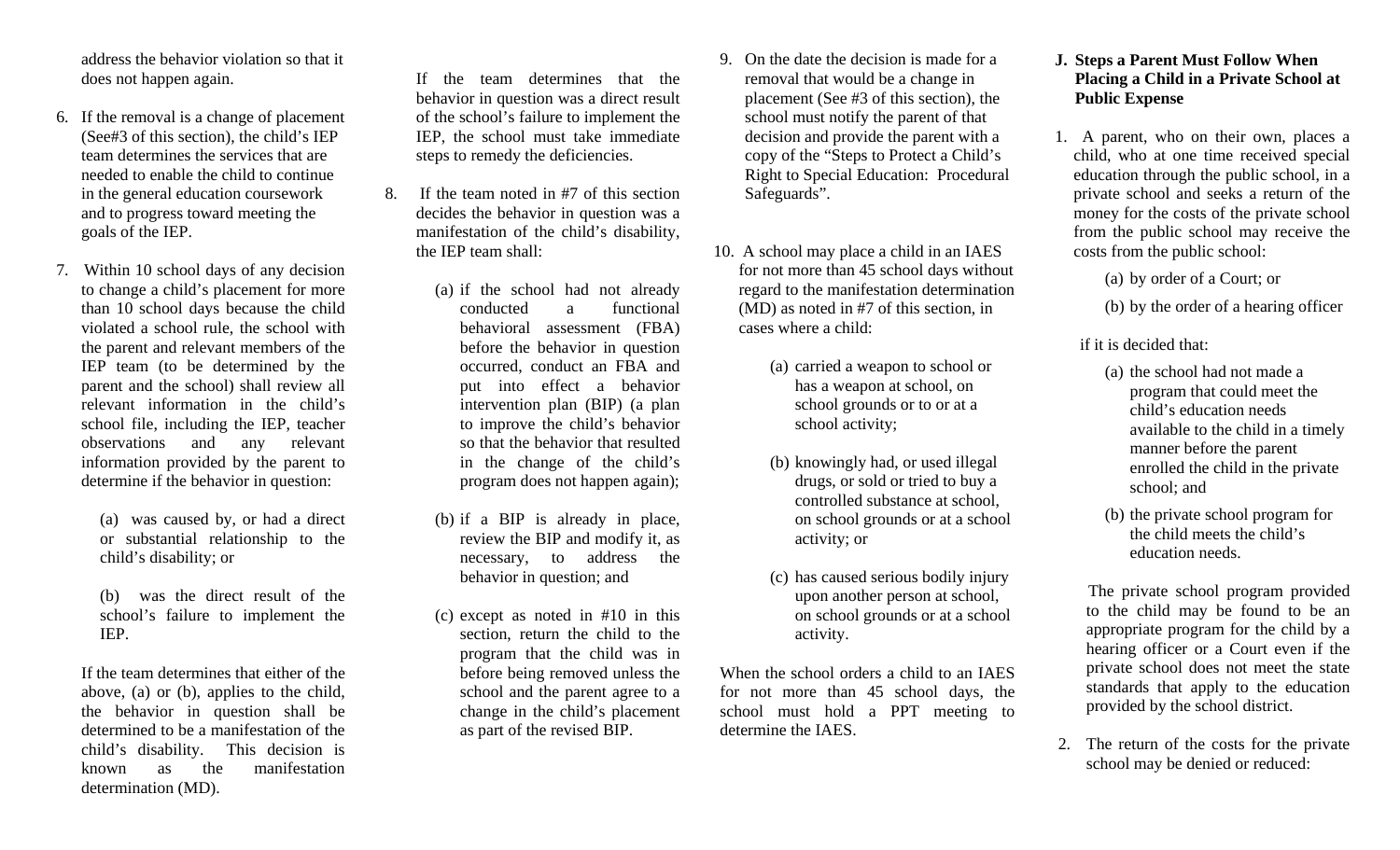- (a) if at the last PPT meeting that the parent attended before taking the child out of the public schools, the parent did not
	- tell the PPT of not wanting the placement offered by the school
	- state the concerns about the placement offered by the school and
	- state the intent to enroll the child in a private school at public expense;

or

if, at least, 10 business days (including any holidays that occur on a business day) before taking the child out of the public school, the parent did not

- $\bullet$  give notice in writing to the school of not wanting the placement offered by the school
- state the concerns about the placement offered by the school and
- state the intent to enroll the child in a private school at public expense;
- (b) if, before the parent took the child out of the public school, the school told the parent (See

Section B.), in writing, of its intent to evaluate the child, giving the purpose of the evaluation, and the parent did not make the child available for evaluation; or

- (c) upon a Court deciding that the parent did not act within reason.
- 3. The return of the costs:
	- (a) shall not be reduced or denied because the parent did not tell the school because:
		- the school kept the parent from giving notice, as noted in #2(a) of this section;
		- $\bullet$  the parent had not received notice from the school that the parent had to tell the school, as noted in  $#2(a)$  of this section, before putting the child in the private school if the parent wanted to get the school district to return the costs of the private school; or
		- • having to tell the PPT, as noted in  $\#2(a)$  of this section, would likely result in physical harm to the child.

and

(b) may, in the finding of the hearing officer or the Court, not be reduced or denied because

the parent did not tell the school because:

- the parent cannot read and write in English; or
- having to tell the PPT, as noted in  $#2(a)$  of this section, would likely result in serious emotional harm to the child.

# **K. Settling a Dispute When the Parent and the School Do Not Agree: Mediation**

- 1. Mediation is a way to settle a dispute when the parent and the school do not agree on:
	- (a) the identification of the child;
	- (b) the evaluation of the child;
	- (c) the educational placement of the child; or
	- (d) any other matter related to provision of a free appropriate public education to the child (FAPE).

The parent and the school have a free choice to go to mediation. The mediation can not be used to:

(a) deny or delay the parent's right to a hearing; or

(b) deny any other rights that the parent has under the State or Federal special education laws.

Before filing a complaint (see Section N.) or before asking for a hearing (see Section E.) or any time after filing a complaint or during the hearing, the parent and the school may ask for a mediation by sending a letter to:

Connecticut State Department of Education Bureau of Special Education Due Process Unit P.O. Box 2219 Hartford, CT 06145-2219 FAX 860 713-7153

The Due Process Unit has a list of mediators and will assign a mediator from a rotating list who:

(a) is trained in mediation;

- (b) does not show favor to either the parent or the school;
- (c) is knowledgeable about the special education laws;
- (d) is an education consultant with Connecticut State Department of Education; and
- (e) does not provide direct services to the child who is the subject of the mediation.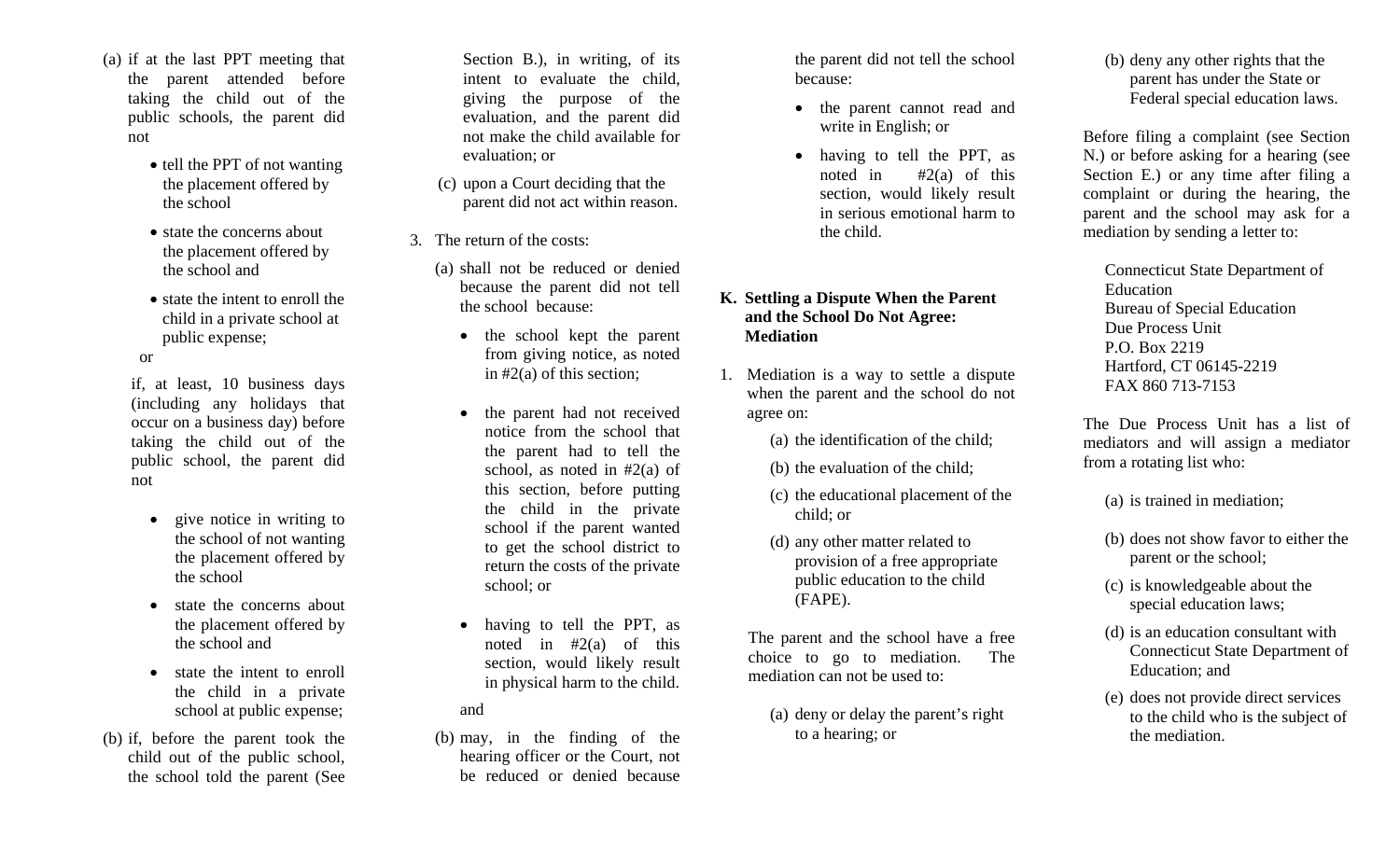The mediator will assist the parent and the school to settle their concerns of the parent and the school. The mediation will be held in a place that is convenient for the parent and the school staff. The Connecticut State Department of Education is responsible for the cost of the mediation process.

2. If the parent and the school reach agreement on the issues, what they have agreed to will be put in writing and signed by the parent and a school representative who has the authority to sign the agreement. The mediation agreement shall state that the discussions that occurred during the mediation will remain confidential and may not be used as evidence in any subsequent due process hearing or court action that may follow the mediation. The mediation agreement is enforceable in any State Court or in Federal District Court.

## **L. Reviews by a Court: Civil Actions**

1. If the parent or the school does not agree with the findings and final decision made in the hearing, they have the right to a review within 45 calendar days of receipt of the final decision and order from either State Superior Court or Federal District Court without taking into account the damages claimed or the relief sought. The Court:

- (a) shall receive the records of the hearing;
- (b) shall hear additional evidence when asked by the school or the parent; and
- (c) basing its decision on the greater amount of evidence, shall order a change as the Court determines to be appropriate.
- 2. Nothing in the Federal law (IDEA) regarding the education of children who are disabled limits the rights that a parent or the school has under other Federal laws that protect the rights of children who are disabled. However, before filing for a review by a Court, a final decision of the hearing must be rendered.

# **M. Attorneys' Fees**

- 1. For any hearing or Court review the Court may order:
	- (a) the school to pay the attorneys' fees paid by the parent in a matter that is decided in the favor of the parent;
	- (b) the attorney of a parent to pay the attorneys' fees paid by the school or the State in a matter that is decided in favor of the school or the State, if the attorney of the parent files a request for a hearing or review by the Court that is needless, is

without good reason, or is without a proper basis; or if the attorney of a parent continued to litigate after it is clear that the matter is needless, is without good reason, or is without a proper basis;

- (c) the attorney of a parent or the parent to pay the attorneys' fees paid by the school or the State in a matter that is decided in favor of the school or the State, if the paren<sup>t</sup>'s request for hearing or review by the Court is made for any improper purpose, such as to harass, to cause unnecessary delay, or needlessly increase the cost of the hearing or the Court review.
- 2. The amount of attorneys' fees that is decided shall be based on rates common in the area in which the hearing or Court review arose for the kind and quality of services provided. No extra means may be used in figuring the fees ordered.
- 3. Attorneys' fees may not be ordered and related costs may not be returned to the parent in any hearing or Court review for services provided after the time of a written offer to a parent to settle the matter if:
	- (a) the offer is made within the time allowed by Federal rule or, in the case of a hearing, at any time more than 10 calendar days before the hearing begins;
- (b) the offer is not accepted within 10 calendar days; and
- (c) the Court finds that the relief finally given to the parent is not more than the offer to settle the matter.

An order for the return of attorneys' fees and other costs may be made to a parent who succeeds with their case and who had good reason for not taking the offer made by the school to settle the matter.

The return of attorneys' fees may not be ordered for:

(a) any meeting of the PPT unless the PPT meeting is held as a result of a hearing or a Court review;

(b) a mediation (See Section K); or

- (c) the resolution meeting (Section E #9).
- 4. The Court may lower attorneys' fees whenever it finds that:
	- (a) the parent or the parent's attorney, during the hearing or the Court review, took more time than necessary to reach a final resolution of the hearing or the Court review;
	- (b) the amount of the attorneys' fees goes beyond, without good reason, the hourly rate common in the area for same type of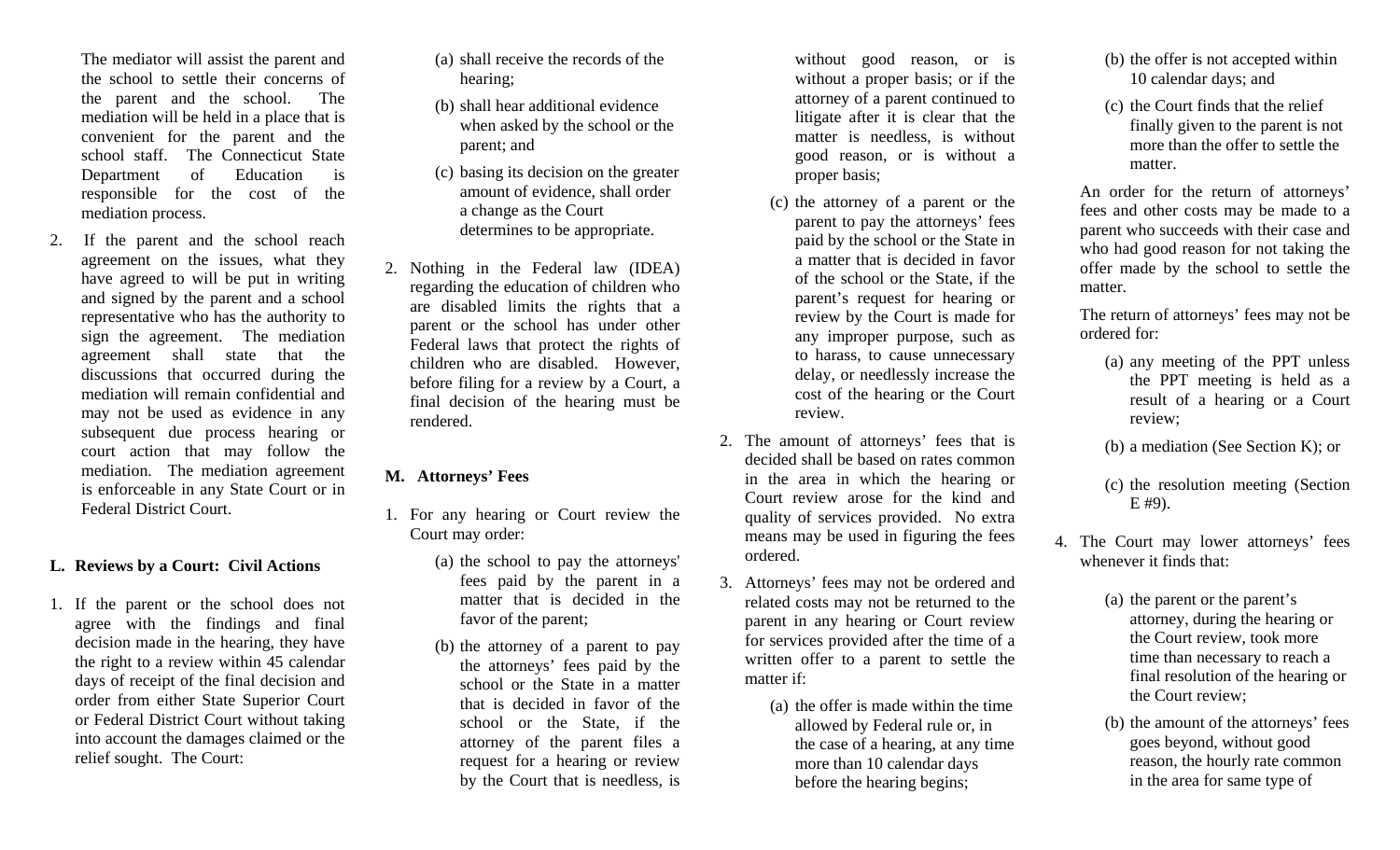services by attorneys who compare in skill, reputation, and training;

- (c) the time spent and legal services provided were more than expected for the type of hearing or Court review; or
- (d) the attorney for the parent did not give the school the required information when requesting the hearing.

The Court may not lower attorneys' fees if the Court finds that:

- (a) the school or the State without good reason took more time than necessary to reach a final resolution of the hearing or the Court review; or
- (b) the procedural safeguards were violated.

# **N. Filing a Complaint**

- 1. A organization or a person may file a written, signed complaint. The complaint must state:
	- (a) that the school did not carry out the Federal (IDEA) or the State laws that protect children who are disabled;
	- (b) the facts on which the complaint is based; and
	- (c) the signature and contact information for the person or

organization filing the complaint.

If the complaint involves a specific child, the complaint shall include:

- (a) the name and address of the child;
- (b) the name of the school that the child is attending;
- (c) in the case of a homeless child, the available contact information for the child and the name of the school the child is attending;
- (d) the nature of the problem of the child, including the facts related to the problem; and
- (e) a proposed resolution of the problem to the extent known and available to the party at the time the complaint is filed.

The complaint must claim a violation that occurred not more than one year before the date that the complaint is received.

2. A complaint shall be sent to the school district and, at the same time, a copy to:

> Connecticut State Department of Education Bureau of Special Education Due Process Unit P.O. Box 2219 Hartford, CT 06145-2219

FAX 860 713-7153

3. The Department shall make a decision about the issues in the complaint within 60 calendar days after the complaint is filed with Department. The 60 calendar-day-limit may be extended if the:

> (a) Department believes that there are special factors in a complaint; or

> (b) person or the organization and the school agree to a mediation.

In making a decision, the Department shall:

- (a) carry out an on-site visit at the school, if the Department believes it must be done;
- (b) give the complainant a chance to give, orally or in writing, more facts about the complaint;
- (c) provide the school with the opportunity to respond to the complaint, which may include:
	- if the school so desires, a proposal to resolve the complaint and
	- • an opportunity for the complainant and the school to go mediation.
- (d) review all the facts regarding the complaint and decide if the school failed to meet the law; and
- (e) send out a decision to the complainant. The decision shall rule on each issue raised in the

complaint and contain the facts on which the decision was based, how the facts were related to the decision and the reasons for the decision.

- 4. The carrying out of the Department's decision may include:
	- (a) assistance to the school district by the Department;
	- (b) helping the parent and the school reach agreement on terms to resolve the complaint; and
	- (c) actions for the school to take to meet the requirements of the law.
- 5. If the Department has found that the school failed to provide appropriate services to a child, the Department shall address:
	- (a) how to make up for services that had not been given to a child, which may include paying the parent for the costs of those services that had been paid by the parent or other proper actions related to the needs of the child; and
	- (b) for system-wide issues, appropriate future provision of services for all children who are disabled.
- 6. A parent may also request a hearing even if a complaint has been filed;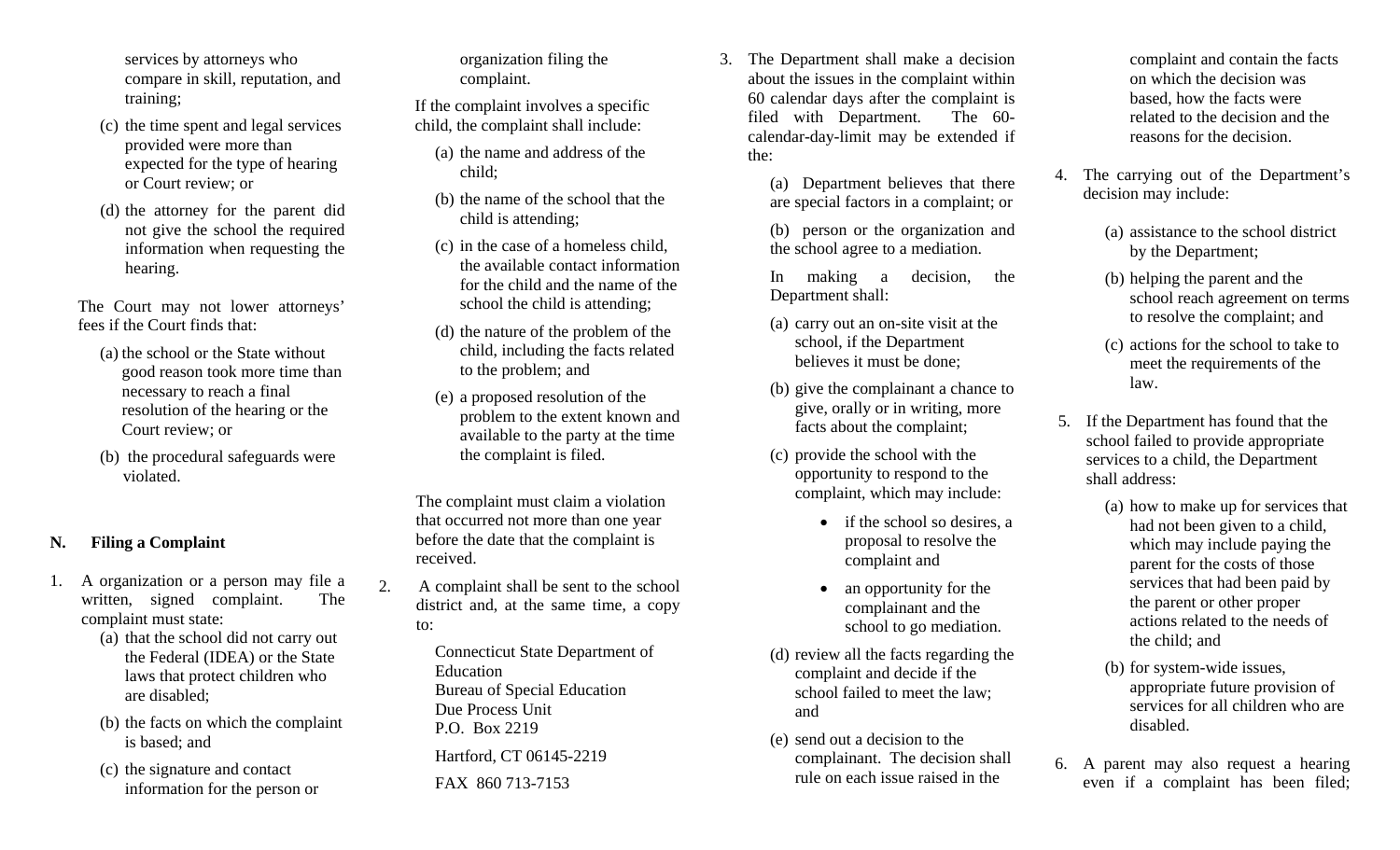however the Department shall not look into any part of a complaint that is being addressed in the due process hearing until the final decision of the hearing is issued. Any issue in the complaint that is not part of the due process hearing must be resolved following steps noted in #3 in this section. If an issue is raised in a complaint that was already decided in a due process hearing with the same parties, the hearing decision is final and will not be reviewed by the Department. The Department shall inform the complainant that a review will not be done. The Department shall resolve a complaint that states the school has failed to carry out the final decision of the due process hearing.

## **O. Electronic Mail**

- 1. The parent may elect to receive notices required for prior written notice, procedural safeguards and due process hearings electronically, if this option is available.
- **P. The Difference Between a Due Process Hearing (Section E. ) and an Administrative Complaint (Section N.)**
- 1. A complaint may be filed by any person or organization which claims that a school district violated the Federal (IDEA) and/or the State

special education laws and/or regulations that protect a child with a disability. The Connecticut State Department of Education shall make a decision within 60 calendar days after the complaint is filed with the Department.

- 2. A hearing may be filed by a parent or the school district on any matter relating to a proposal or refusal to initiate or change:
	- (a) the identification of a child;
	- (b) the evaluation of a child;
	- (c) the educational placement of the child; or
	- (d) the provision of a free appropriate public education to the child.

The hearing officer shall render a final decision within 45 calendar days after the start of the hearing timeline, unless the hearing officer allows extra time when asked by the parent and/or the school.

10/13/06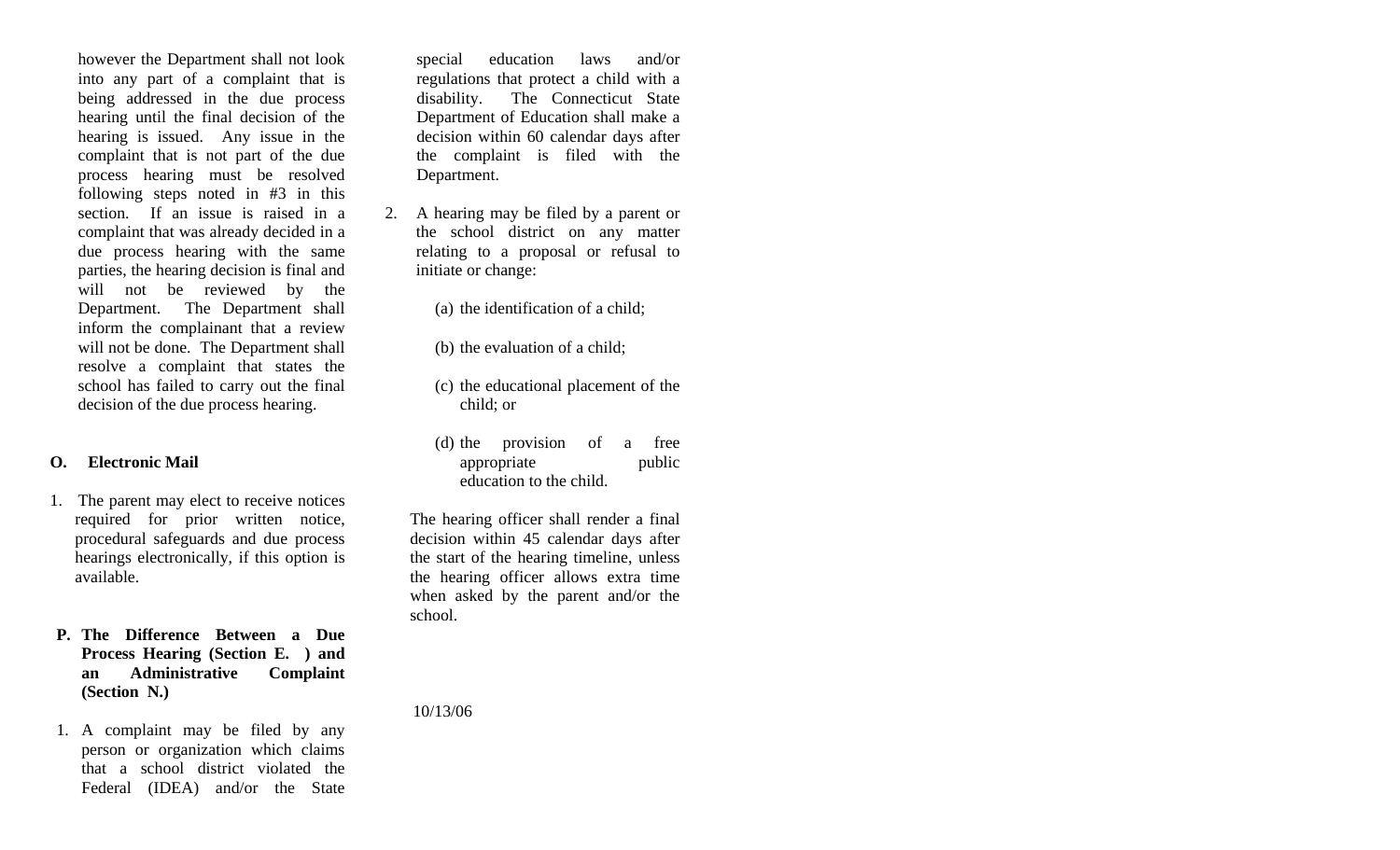<span id="page-19-0"></span>Dear Colleague:

We would like to invite you to participate in an electronic survey that is being conducted by faculty at the University of Connecticut, Boston College, and Keene College. The purpose of the study is to learn about the assessment instruments and techniques that are currently being used by school districts to assess learners with special needs. The information will be used to focus the pre-service assessment courses in both special education and school psychology programs.

Each district Special Education director in New England is being asked to participate. You can access and complete the survey at the following link:

## <http://www.surveymonkey.com/s.asp?u=61672404646>

It is estimated that completion and return of the survey will take no more than 10 minutes. To thank you for your time, five randomly selected respondents will be selected for a \$20 gift card to Borders Books.

If you have any questions or concerns, or if you would prefer to receive the survey in a different format, please feel free to contact Dr. Joseph Madaus at (860) 486-2785, or at joseph.[madaus@uconn.edu.](mailto:madaus@uconn.edu) If you have any questions concerning your rights as a research subject, you may contact the University of Connecticut Institutional Review Board (IRB) at 860-486-8802.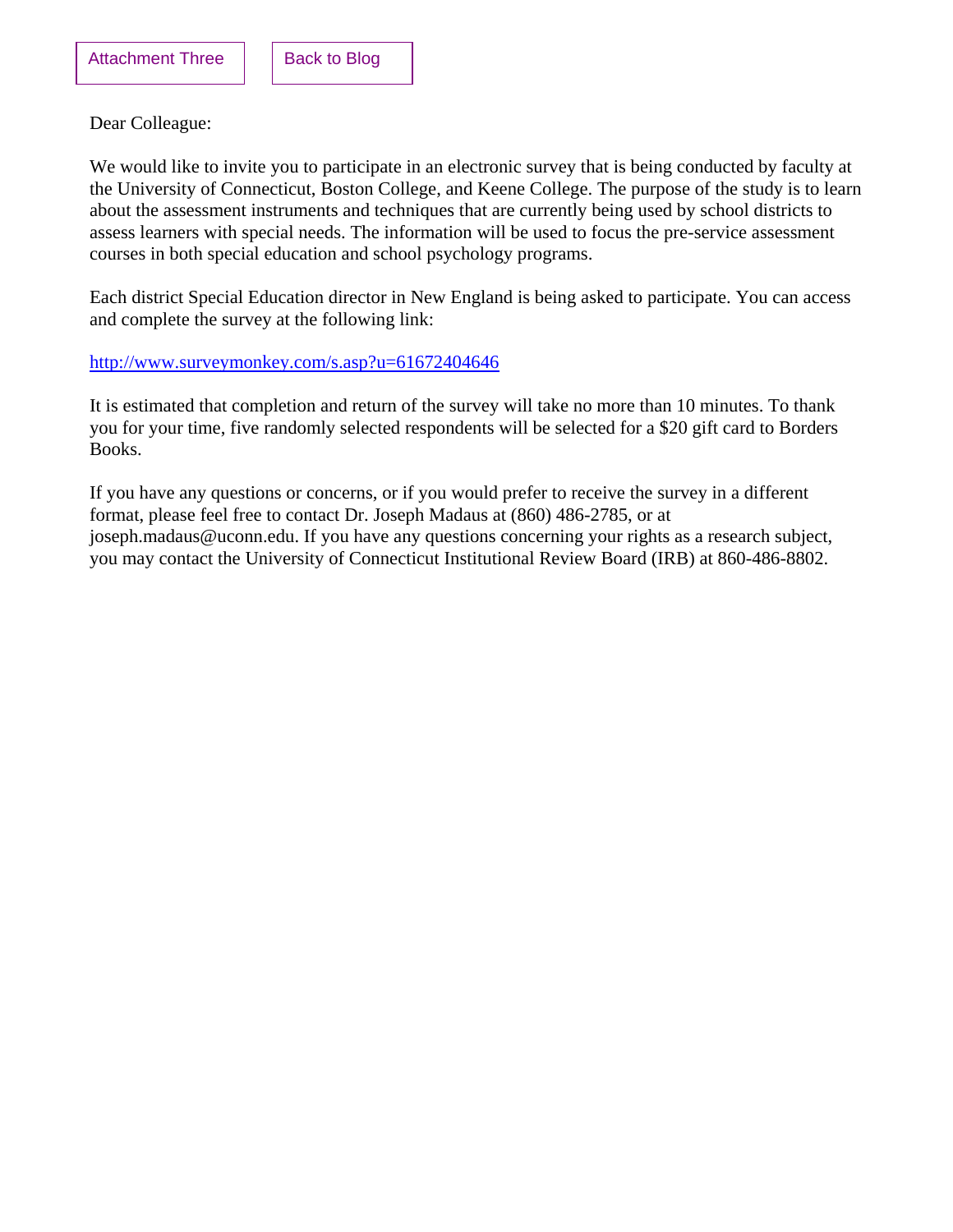# <span id="page-20-0"></span>Attachment Four

# [Back to Blog](#page-1-0)

T**eam**

P**rocess**

R**eflective eflective**

25 Industrial Park Road, Middletown, CT 06457-1520

25 Industrial Park Road, Middletown, CT 06457-1520

A Facilitated Dialogue to Support and Enhance the Effectiveness of Early Intervention School-Based Teams



# **Early Intervention Project**





# *What is an RTP?*



SERC is offering school-based teams the opportunity to reflect on their beliefs, actions, and experiences with early intervention. This on-site, job-embedded professional development activity is ideal for Early Intervention Teams, Student Assistance Teams, Child Study Teams, and other collaborative problem-solving/instructional support teams, such as grade level teams. SERC's *Reflective Team Process* (RTP) helps teams to refine their current practice. Through purposeful inquiry, SERC Consultants will assist school faculty and administration to establish shared understanding as to the effectiveness of their current process and how to support the school's continued efforts to enhance early intervention practices that will result in improved student achievement.

Based on outcomes of a case study review and a staff survey analysis, this reflective process is a mutually positive learning experience for participating schoolbased teams and SERC. Schools feel reenergized from this valuable learning process and are better able to identify how they can embed early intervention in the daily practice of the school. SERC gains greater insight into the long-term effectiveness of early intervention resulting in student success and determines how to best direct SERC's future professional development activities and technical assistance to support districts' sustainability efforts.

#### *What will the participants in an RTP do?*

- Utilize the reflective process to enhance instructional practices resulting in improved student outcomes;
- Examine and self-assess current practices for providing support to teachers striving to meet the needs of individual students;
- Analyze the implementation integrity of instructional strategies and intervention plans designed to create conditions of success for students; and
- Develop a strategic plan for next steps based on analysis of reflections in order to continue the enhancement of early intervention practices designed to support positive student outcomes.

There are a limited number of opportunities for a day of on-site technical assistance for schools that have previously participated in an RTP. Eligible schools should indicate interest for follow-up on the application form.

# *How does a school determine if an RTP would be beneficial?*

- $\vec{X}$  Is your early intervention process as effective as it could be?
- $\vec{x}$  Is time built in to the school year for your team(s) to reflect on and refine current practice?
- $\mathcal{A}$  Are efforts to support the implementation of early intervention resulting in improved student achievement?
- $\mathcal{A}$  Are there structures in place to monitor the progress of all students on a regular and frequent basis?
- $\mathbf{\hat{x}}$  Are all students provided with a continuum of academic and behavioral supports and interventions?
- $\mathbf{\hat{x}}$  Are there systems in place to examine curriculum, delivery of instruction, student assessments, and classroom environments for cultural and linguistic relevance?

If the answer is NO to any of the above questions, then you may want to consider having your school participate in an RTP.